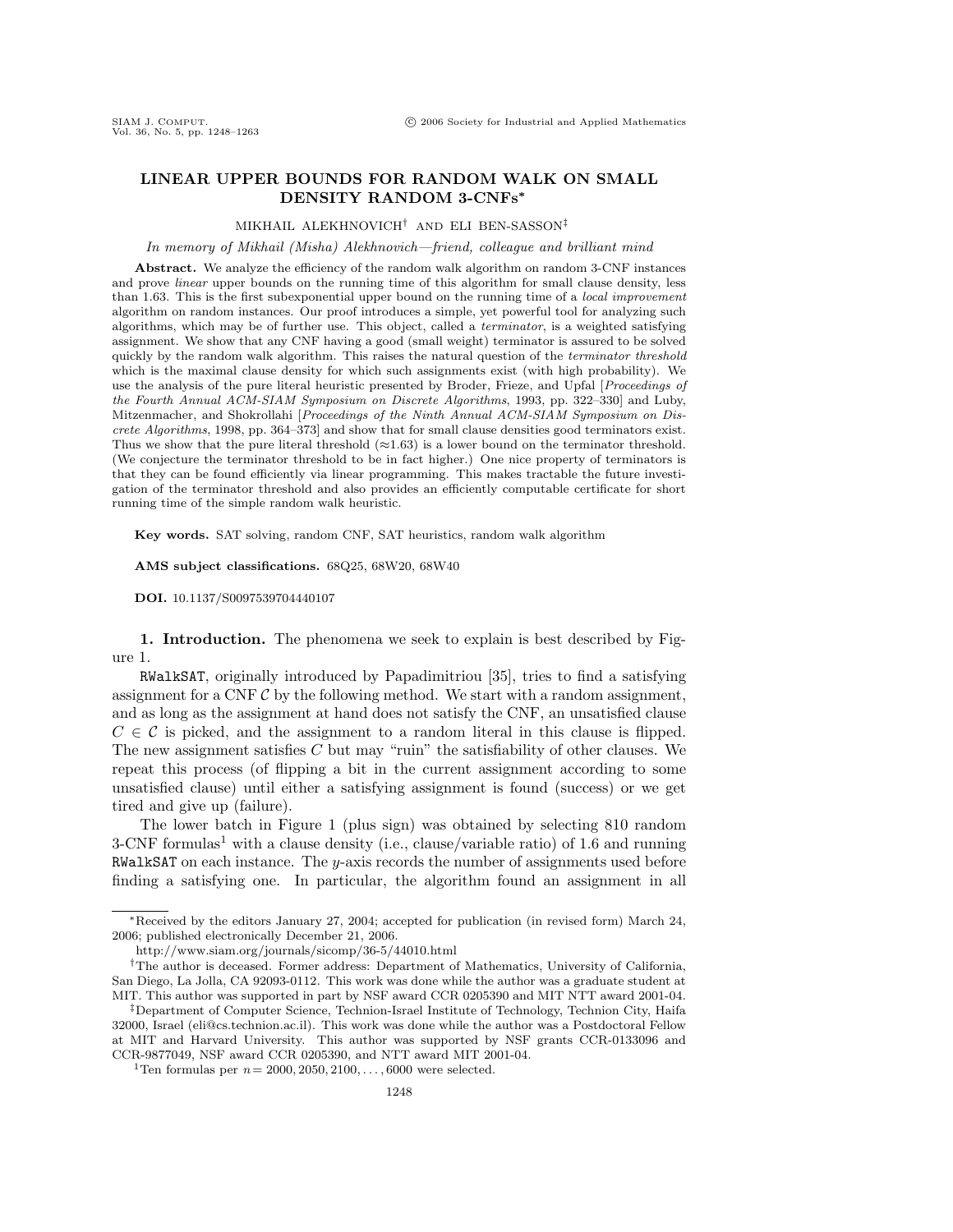

FIG. 1. Running time of RWalkSAT on random 3-CNF instances with clause densities 1.6 and 2.5.

instances. The upper batch (star sign) was similarly obtained by running RWalkSAT on 810 random 3-CNF instances with a higher clause density of 2.5.

Figure 1 raises the conjecture that for clause density 1.6 the running time is linear. Actually, it is even less than the number of variables (and clauses) and seems to have a slope of  $\approx 1/2$ . In this paper we offer an explanation for the seemingly linear running time of Figure 1. We prove that random 3-CNFs with clause density less than 1.63 take (with high probability) a linear number of RWalkSAT steps. (We leave the explanation of the running time displayed in the upper batch of Figure 1 as an interesting open problem.)

**1.1. Techniques: Terminators.** Our technique can be viewed as a generalization of the analysis of RWalkSAT on satisfiable 2-CNF formulas [35], so we briefly review this result. Papadimitriou showed that the Hamming distance of the assignment at time t from some fixed satisfying assignment  $\alpha$  is a random variable that decreases at each step with probability at least  $1/2$ . Thus, in at most  $O(n^2)$  steps this random variable will reach 0, implying we have found  $\alpha$ . (The algorithm may succeed even earlier by finding some other satisfying assignment.)

We look at *weighted satisfying assignments*; i.e., we give nonnegative weights to the bits of  $\alpha$ . Instead of Hamming distance, we measure the *weighted distance* between  $\alpha$  and the current assignment  $\alpha^t$ . We show that in some cases, one can find a satisfying assignment  $\alpha$  and a set of weights w such that for any unsatisfied clause at time t, the expectation of the weighted distance (between  $\alpha$  and  $\alpha^t$ ) decreases by at least 1. Moreover, the maximal weight given to any variable is constant. In this case the running time of RWalkSAT will be linear with high probability (even better than the quadratic upper bound of [35] for 2-CNFs). We call such weighted assignments terminators, as their existence assures us that RWalkSAT will terminate successfully in linear time.

Two parameters of a terminator bound the running time of RWalkSAT. The total weight (sum of weights of all variables) bounds the distance needed to be traversed by the random walk, because the weighted distance of  $\alpha^0$  from  $\alpha$  can be as large as this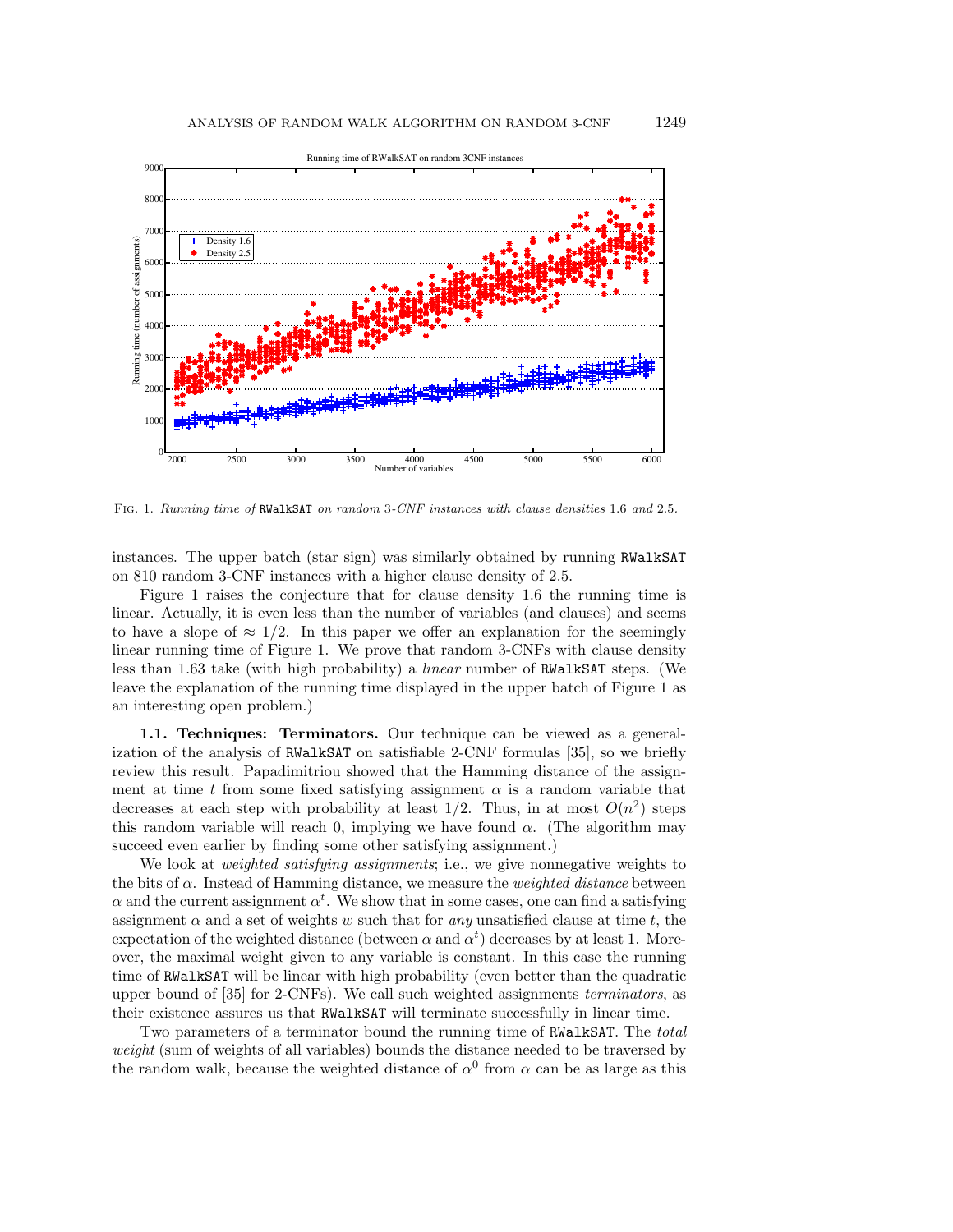sum. The second parameter is the maximal weight of a variable, which bounds the variance of our random walk. Thus we define the termination weight of  $\mathcal C$  (denoted  $Term(\mathcal{C}))$  to be the minimal product of these two parameters, taken over all terminators for  $\mathcal{C}$ . As stated above, the running time of RWalkSAT is linear (at most) in the termination weight of  $\mathcal C$ . Not all satisfiable CNFs have these magical terminators, and if C has no terminator, we define its termination weight to be  $\infty$ .

**1.2. Results.** With the terminator concept in hand, we examine the running time of RWalkSAT on random 3-CNF formulas. If C is a random 3-CNF, then  $Term(\mathcal{C})$ is a random variable. Understanding this variable and bounding it from above bounds the running time of RWalkSAT . Our main result (Theorem 4.1) is that for clause density  $\leq 1.63$ , a random 3-CNF has *linear* termination weight (hence RWalkSAT succeeds in linear time). This matches the behavior depicted in Figure 1 up to a multiplicative constant. We also present a determinisitic version of RWalkSAT and show it finds a satisfying assignment in linear time for the same clause density (section 3.1).

Our result relies on previous analysis done for bounding a different SAT heuristic, called the pure literal heuristic [10] (see also [31] for a different and shorter analysis). This heuristic is known to succeed up to a clause density threshold of 1.63 and fails above this density. We conjecture terminators should exist even beyond the pure literal threshold, as (unreported) experimental data seems to indicate. However, at clause density  $\geq 2$  only a negligible fraction of random CNFs has terminators (see section 5), meaning we need to develop new techniques for explaining the observed linear running time at (say) density 2.5 depicted in (the upper part of) Figure 1.

A terminator is a solution to a linear system of inequalities, and thus linear programming can be used to find it. Thus, the existence of a terminator for random  $\mathcal C$  can be decided efficiently, and an upper bound on  $Term(\mathcal{C})$  can be computed efficiently. (However, obtaining the exact value of  $Term(\mathcal{C})$  is not known to be efficiently computable.) This may allow us to gain a better empirical understanding of the behavior of RWalkSAT and its connection to the termination weight parameter.

The success of the pure literal heuristic does not necessarily imply polynomial running time for RWalkSAT. Indeed, in section 6 we provide a counterexample that requires exponential time from RWalkSAT, although a solution can be found using the pure literal heuristic in linear time. Furthermore, for a random planted SAT instance with large enough clause density, RWalkSAT takes exponential time (section 7). This is in contrast to the efficient performance of spectral algorithms for planted SAT presented by Flaxman [18].

### **1.3. History and related results.**

Local improvement algorithms. RWalkSAT was introduced by Papadimitriou, who showed it has quadratic running time on satisfiable 2-CNFs [35]. An elegant upper bound was given by Schoning, who showed that the expected running time of RWalkSAT on any k-CNF is at most  $(1+1/k)^n$  (compared with the exhaustive search upper bound of  $2^n$ ) [38]. The (worst case) upper bound of [38] was improved in a sequence of results [15, 21, 8, 22, 37], and the best upper bound for 3-SAT is  $(1.324)^n$ , given by the recent paper [22].

RWalkSAT is one of a broad family of *local improvement* algorithms, (re)introduced in the 1990s with the work of [41]. Algorithms in this family start with an assignment to the input formula, and gradually change it one bit at a time, by trying to locally optimize a certain function. These algorithms (the most famous of which is Walk-SAT) are close relatives of the simulated annealing method and were found to compete with DLL-type algorithms (also known as Davis–Putnam algorithms). Empirical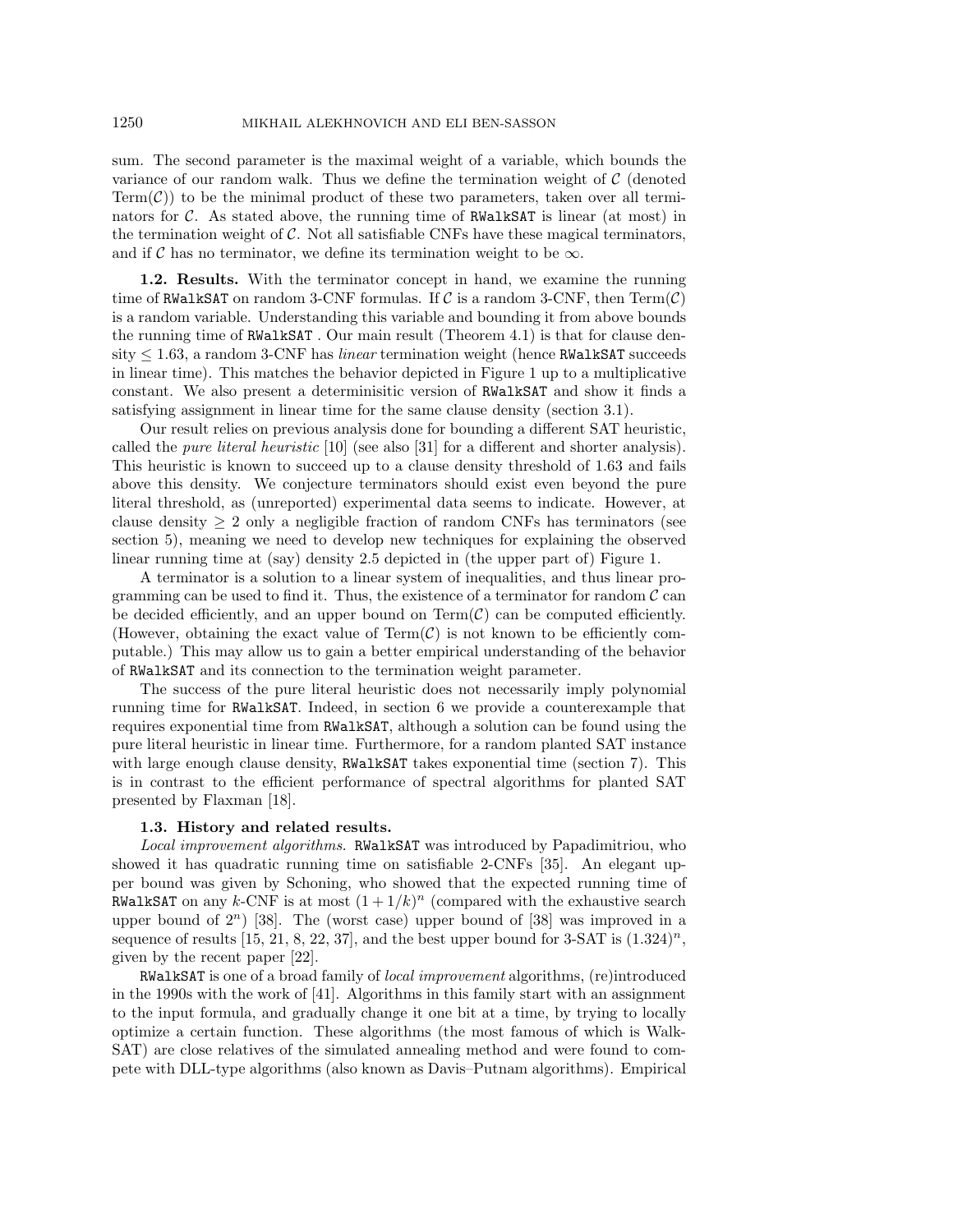results on random 3CNFs with up to 100, 000 variables seem to indicate that RWalkSAT terminates successfully in linear time up to clause density  $\leq 2.6$  [36, 40]. More advanced algorithms such as WalkSAT (a Metropolis algorithm that is related to RWalkSAT) appear empirically to solve random 3CNF instances with clause density  $\leq$  4 in quadratic time, and there is data indicating polynomial running time up to density  $\leq 4.2$  (the empirical SAT threshold is  $\approx 4.26$ ) [39].

Random 3-CNFs. Random CNFs have received much interest in recent years, being a natural distribution on NP-complete instances that seems (empirically as well as theoretically) computationally hard for a wide range of parameters. This distribution is investigated in such diverse fields as physics [30, 32], combinatorics [24], proof complexity [13], algorithm analysis [3], and hardness of approximation [17], to mention just a few. One of the basic properties of random 3-CNFs is that for small density  $(\Delta < 3.52...$  (see [20, 29])) almost all formulas are satisfiable, whereas for large density  $(\Delta > 4.506...$  (see [16])) they are almost all unsatisfiable. Another interesting property is that the threshold between satisfiability and unsatisfiability is sharp [24]. It is conjectured that a threshold constant exists, and empirical experiments estimate it to be  $\approx 4.26$  [14]. The analysis of SAT solving algorithms on random CNFs has been extensively researched empirically, and random CNFs are commonly used as test cases for analysis and comparison of SAT solvers. From a theoretical point of view, several upper bounds were given on the running time of DPLL-type algorithms of increasing sophistication  $[1, 2, 3, 10, 31, 11, 12, 19, 20, 29]$ . The best rigorous upper bound for random 3-CNFs is given by the recent papers [20, 29]. An exponential lower bound on a wide class of DPLL algorithms for density  $\approx 3.8$  and above was given by [3]. Recently, Mézard et al. presented the survey propagation algorithm and showed that nonrigorous arguments based on replica symmetry and experimental results indicate it efficiently solves large random 3CNF instances very close to the empirical satisfiability [32, 33].

Upper bounds for algorithms imply lower bounds on the satisfiability threshold, and in fact, all lower bounds on the threshold (for  $k = 3$ ) so far have come from analyzing specific SAT solving algorithms. Most of the algorithms for which average case analysis has been applied so far are DPLL algorithms (and typically, with the exception of the recent papers [20, 29], when proving upper bounds on these algorithms, myopic<sup>2</sup> versions are considered). Much less is known about non-DPLL algorithms, in particular local improvement ones. Our result is (to the best of our knowledge) the first rigorous theoretical analysis of a non-DPLL algorithm on random CNFs.

Paper outline. After giving the necessary formal definition in section 2, we discuss terminators in section 3. Using terminators we prove our upper bound in section 4. In section 5 we give some theoretical upper bounds on the terminator threshold. We then discuss the tightness of the terminator method (section 6). We conclude with exponential lower bounds on the running time of RWalkSAT on random CNFs from the "planted-SAT" distribution (section 7).

### **2. Preliminaries.**

Random 3-CNFs. For  $x_i$  a Boolean variable, a *literal*  $\ell_i$  over  $x_i$  is either  $x_i$  or  $\bar{x_i}$ (the negation of  $x_i$ ), where  $x_i$  is called a *positive literal* and  $\bar{x}_i$  is a *negative* one. A clause is a disjunction of literals, and a CNF formula is a set of clauses. Throughout this paper we reserve calligraphic notation for CNF formulas. For  $\mathcal{C}$  a CNF, let  $Vars(\mathcal{C})$  denote the set of variable appearing in  $\mathcal{C}$  (we will always assume  $Vars(\mathcal{C}) =$ 

 $2$ See [3] for the definition and tightest analysis of myopic algorithms.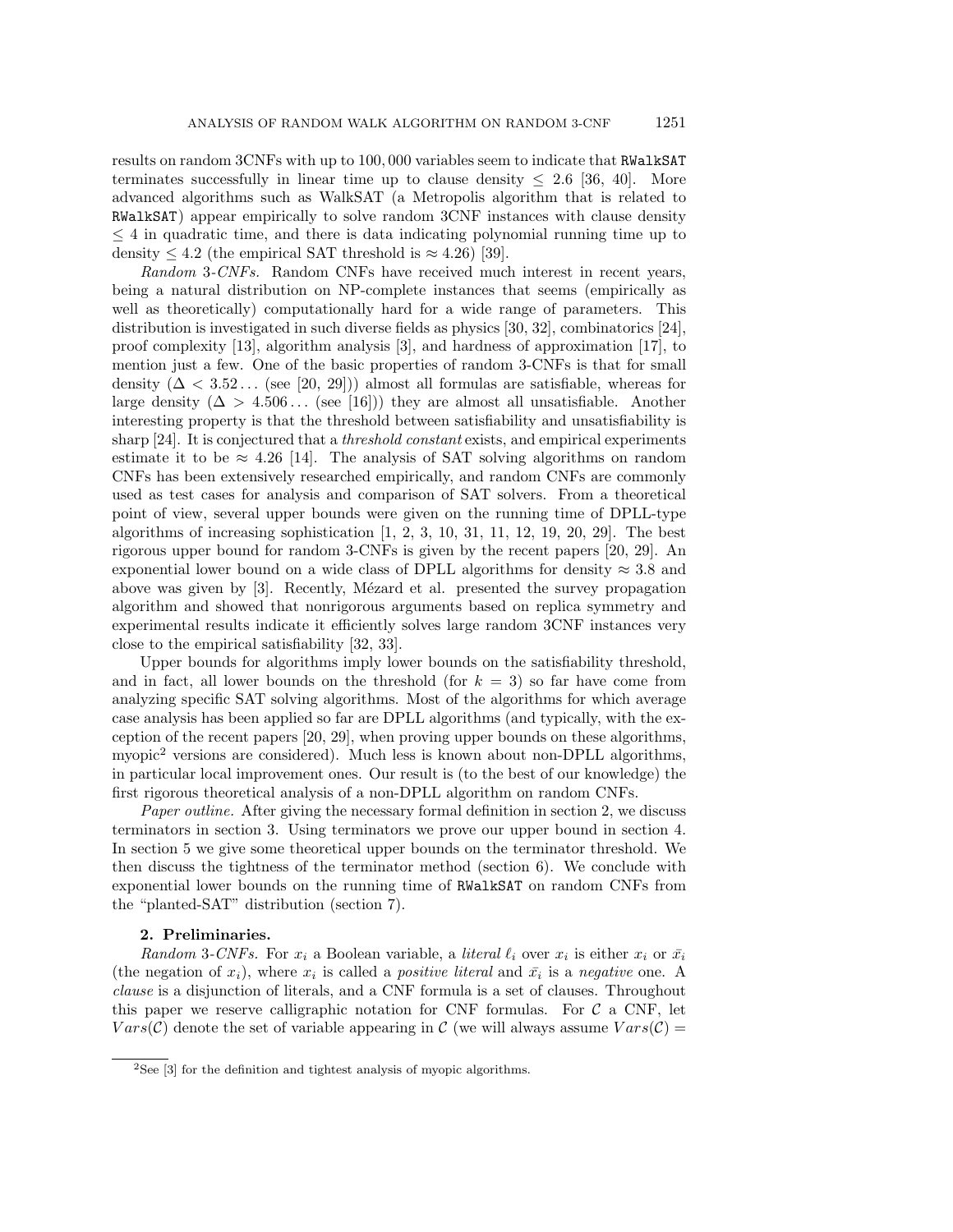${x_1, \ldots, x_n}$  for some n). An assignment to C is some Boolean vector  $\alpha \in \{0,1\}^n$ . A literal  $\ell_i$  is satisfied by  $\alpha$  iff  $\ell_i(\alpha_i) = 1$ . We study the following distribution.

DEFINITION 2.1. Let  $\mathbb{F}_{\Delta}^n$  be the probability distribution obtained by selecting  $\Delta n$ clauses uniformly at random from the set of all  $8 \cdot {n \choose 3}$  clauses of size 3 over n variables.  $\mathcal{C} \sim \mathbb{F}_{\Delta}^n$  means that C is selected at random from this distribution. We call such a C a random 3-CNF

The algorithm. RWalkSAT is described by the following pseudocode.  $\mathcal C$  is the input CNF and  $T$  is the time bound; i.e., if no satisfying assignment is found in  $T$  steps, we give up. We use the notation  $UNSAT(\mathcal{C}, \alpha)$  for the set of clauses of C that are unsatisfied by  $\alpha$ .

## $RWalkSAT(C, T)$

```
Select \alpha \in \{0,1\}^n (uniformly) at random
Initialize t = 0While t < T {
  If C(\alpha) = 1 Return ("INPUT SATISFIED BY" \alpha)
  Else {
     Select C \in UNSAT(\mathcal{C}, \alpha) at random
     Select literal \ell \in C at random
    Flip assignment of \alpha at \ellt + + \}}
```
Return "FAILED TO FIND SATISFYING ASSIGNMENT IN  $T$  steps"

Martingales and Azuma's inequality. Below we state Azuma's inequality for martingales. We refer the reader to [34] for the definition of conditional expectation and for more information about martingales.

A martingale is a sequence  $X_0, X_1, X_2, \ldots, X_m$  of random variables such that for  $0 \leq i \leq m$  holds

$$
\mathbf{E}[X_{i+1}|X_i] = X_i.
$$

The following version of Azuma's inequality [7, 27] may be found in [6].

THEOREM 2.2 (Azuma's inequality). Let  $0 = X_0, \ldots, X_m$  be a martingale with  $|X_{i+1} - X_i| \leq 1$  for all  $0 \leq i < m$ . Let  $\lambda > 0$  be arbitrary. Then

$$
\Pr[X_m > \lambda \sqrt{m}] < e^{-\lambda^2/2}.
$$

**3. Terminators.** In this section we develop the tools needed to bound the running time of RWalkSAT on various interesting instances.

Intuition. Suppose a k-CNF C over n variables has a satisfying assignment  $\alpha$  such that each clause of C is satisfied by at least  $k/2$  literals under  $\alpha$ . In this case RWalkSAT will terminate in quadratic time (with high probability). The reason is that if a clause C is unsatisfied at time t by  $\alpha^t$ , then  $\alpha^t$  must disagree with  $\alpha$  on at least half of the literals in C. So with probability  $\geq 1/2$  we decrease the Hamming distance between our current assignment and  $\alpha$ . If we let sim<sup>t</sup> be the similarity of  $\alpha^t$  and  $\alpha$ , i.e., the number of bits that are identical in both assignments (notice  $0 \le \sin^t \le n$ ), then  $\sin^t$  is a submartingale, i.e.,  $E(\sin^t | \sin^1, \ldots, \sin^{t-1}) \geq \sin^{t-1}$ . Standard techniques from the theory of martingales show that sim reaches n (so  $\alpha^t$  reaches  $\alpha$ ) within  $O(n^2)$  steps. One elegant example of this situation is when C is a satisfiable 2-CNF. Papadimitriou [35] proved quadratic upper bounds on the running time of RWalkSAT in this case, using the proof method outlined above.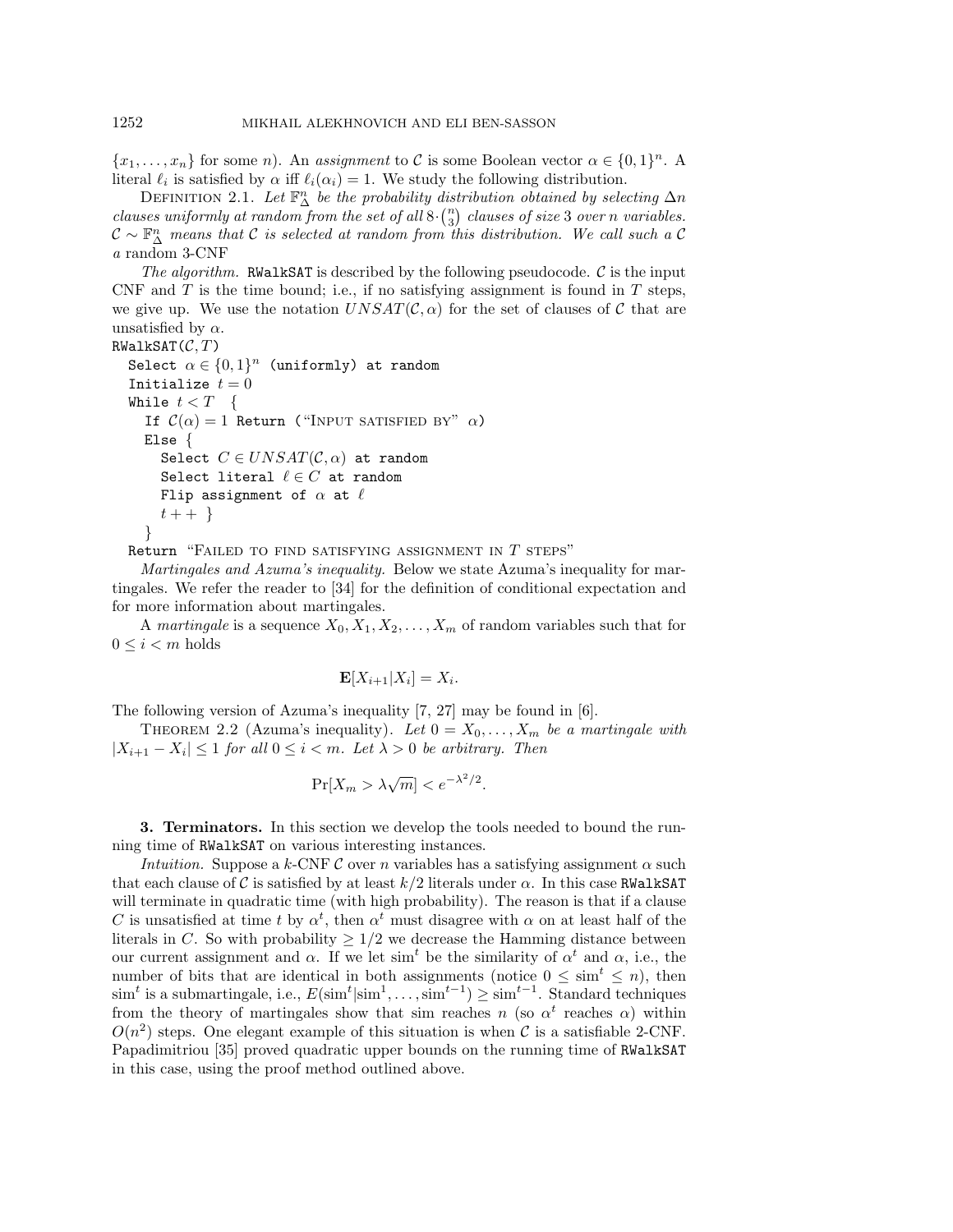For a general 3-CNF we do not expect a satisfying assignment to have two satisfying literals per clause. Yet all we need in order to prove good running time is to set up a measure of similarity between  $\alpha^t$  and some fixed satisfying assignment  $\alpha$  such that (i) if sim<sup>t</sup> reaches its maximal possible value, then  $\alpha^t = \alpha$ ; and (ii) the random variables  $\text{sim}^1, \text{sim}^2, \ldots$  are a submartingale. We achieve both these properties by giving nonnegative weights  $w_1, \ldots, w_n$  to the variables  $x_1, \ldots, x_n$ . Instead of similarity, we measure the *weighted similarity* between  $\alpha$  and  $\alpha^t$ , defined by  $\lim_{w}(\alpha, \alpha^t) \stackrel{\text{def}}{=} \sum_{\alpha_i^t = \alpha_i} w_i$ . Now suppose there exists a satisfying assignment  $\alpha$  such that for any clause  $C$ , the expected change in sim<sub>w</sub>, conditional on C being unsatisfied, is nonnegative. Suppose, furthermore, that all  $w_i$  are bounded by a constant and every clause has a variable with nonzero weight bounded below by another constant. Then we may conclude as above that  $\alpha^t$  will reach its maximal value  $W = \sum_i w_i$  in time  $O(W^2)$ .

In some cases we can do even better. We set up a system of weights such that (for any clause C) the expected change in  $\text{sim}_w$  (conditional on C being unsatisfied) is strictly positive. In this case the running time is linear in  $W = \sum w_i$  (instead of quadratic). As we shall later see, such a setting of weights is possible (with high probability) for random 3-CNFs. But first we formalize our intuition.

*Notation.* In what follows Boolean variables range over  $\{-1, 1\}$ . A CNF C with n variables and m clauses is represented by an  $m \times n$  matrix  $A^{\mathcal{C}}$  with  $\{-1, 0, 1\}$ -entries. The *i*th clause is represented by  $A_i^{\mathcal{C}}$  (the *i*th row of  $A^{\mathcal{C}}$ ) and has a -1-entry in the jth position if  $\bar{x}_j$  is a literal of the *i*th clause of C, a 1-entry if  $x_j$  is a literal of  $C_i$ , and is zero otherwise. Thus, if C is a k-CNF, then the support size of each row  $A_i^C$  is at most k. A Boolean assignment is  $\alpha \in \{-1,1\}^n$ , and we say  $\alpha$  satisfies C iff for all  $i \in [m]$ 

(1) 
$$
\langle A_i^{\mathcal{C}}, \alpha \rangle > - \left\| A_i^{\mathcal{C}} \right\|_1,
$$

where  $\langle \alpha, \beta \rangle$  is the standard inner product over  $\mathbb{R}^n$  (defined by  $\sum_{i=1}^n \alpha_i \cdot \beta_i$ ) and  $\|\cdot\|_1$ is the  $\ell_1$  norm (defined by  $\|\beta\|_1 = \sum_{i=1}^n |\beta_i|$ ). It is easy to see that this definition of satisfiability coincides with the standard one.

Terminator: Definition. A terminator is a generalization of a satisfying assignment. On the one hand, we allow  $\alpha$  to be any vector in  $\mathbb{R}^n$ , but we require a stronger satisfying condition than (1).

DEFINITION 3.1 (terminators). Let  $C$  be a k-CNF with n variables and m clauses represented by the matrix  $A^{\mathcal{C}}$ .  $\alpha \in \mathbb{R}^n$  is a terminating satisfying assignment (or terminator) if for all  $i \in [m]$ 

$$
\langle A_i^{\mathcal{C}}, \alpha \rangle \ge 1.
$$

The termination weight of  $\mathcal C$  is

Term(C) 
$$
\stackrel{\text{def}}{=}
$$
 min $\{||\alpha||_1 \cdot ||\alpha||_{\infty} : \alpha \text{ terminator for } C\}.$ 

In case C has no terminator, we define  $\text{Term}(\mathcal{C})$  to be  $\infty$ .

One may think of  $sign(\alpha_i)$  as the Boolean assignment to variable  $x_i$  (where sign( $\alpha_i$ ) is 1 if  $\alpha_i \geq 0$  and is -1 otherwise) and  $|\alpha_i|$  as the weight given to  $x_i$ . Notice that if  $\alpha$  is a terminator, then the  $\{-1,1\}$ -vector sign( $\alpha$ ) satisfies C. This is because by property (2) in each clause there is at least one literal that agrees in sign with  $\alpha$ .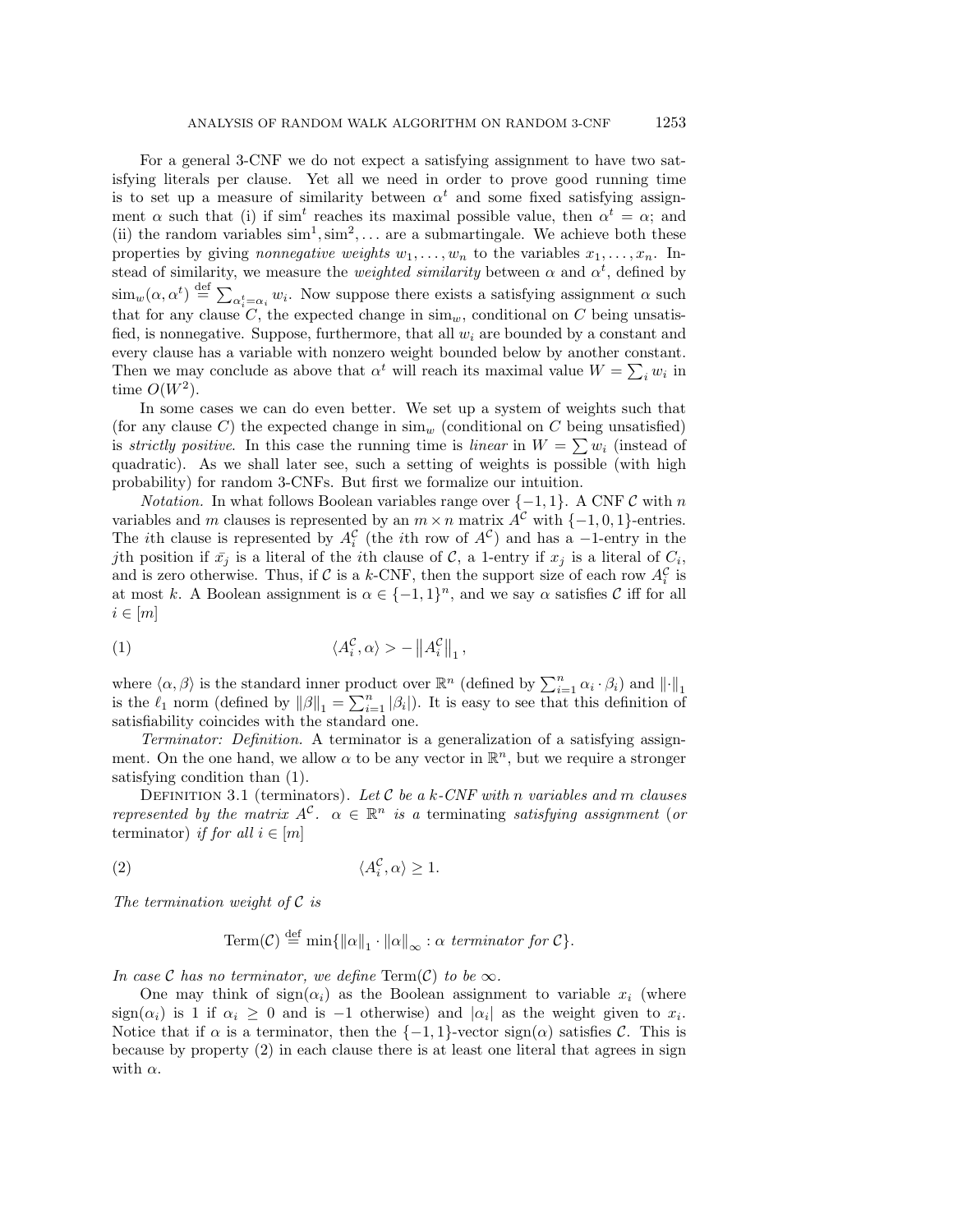The decisive name given in the previous definition is justified by the following claim, which is the main theorem of this section.

THEOREM 3.2 (terminator theorem). If a k-CNF C has a terminator  $\alpha$ , then RWalkSAT succeeds on C in time  $O(\|\alpha\|_1 \cdot \|\alpha\|_{\infty})$  with probability  $\geq 1-\exp(-\Omega(\|\alpha\|_1/\|a\|_1))$  $\|\alpha\|_{\infty}$ )).

Notice that we do not claim that when RWalkSAT terminates, it finds the assignment sign( $\alpha$ ), but rather the existence of any terminator of small weight implies short running time. We can say that RWalkSAT is "drawn to"  $\alpha$  but only when using the weighted distance measure given by  $|\alpha|$ . If  $|\alpha_i| = 1$ , this means RWalkSAT indeed approaches  $\alpha$  (as is the case when each clause is satisfied by two literals). But in general, being "close" according to the weighted measure  $|\alpha|$  does not imply small Hamming distance.

Proof of Theorem 3.2. Let C be a k-CNF and  $\alpha$  be a terminator of minimal weight for C, i.e., Term $(C) = ||\alpha||_1 \cdot ||\alpha||_{\infty} < \infty$ . Let  $\beta^t \in \{-1,1\}^n$  be the sequence of assignments traversed by RWalkSAT $(C)$  starting from the random assignment  $\beta^1$ , where  $t \leq T = c \cdot k \cdot ||\alpha||_1 \cdot ||\alpha||_{\infty}$  (c will be fixed later). For  $t \geq 1$  let  $Y^t$  be the random variable  $\langle \beta^t, \alpha \rangle$ . If RWalkSAT fails to find a satisfying assignment in T steps, then the following event occurs:

(3) 
$$
Y^t < ||\alpha||_1 \quad \text{for all } t < T.
$$

This is because  $\langle \beta^t, \alpha \rangle = ||\alpha||_1$  implies  $\beta^t = \text{sign}(\alpha)$  and  $\text{sign}(\alpha)$  satisfies C. Thus we need only to bound the probability of event  $(3)$ . Suppose clause  $C_i$  is picked at time t (i.e.,  $C_i$  is unsatisfied by  $\beta^{t-1}$ ). We claim the expected change in Y<sup>t</sup> (with respect to  $Y^{t-1}$ ) is precisely

$$
\frac{2}{k} \cdot \langle A_i^{\mathcal{C}}, \alpha \rangle.
$$

With probability  $1/k$  we flip the assignment to each literal  $x_j$  of  $C_i$ , which amounts to multiplying  $\beta_j^{t-1}$  by  $-1$ . Thus the expected change in  $Y^t$  is  $\frac{-2}{k} \cdot \langle \beta^{t-1} |_{i}, \alpha \rangle$ , where  $\beta^{t-1}|_i$  is the restriction of  $\beta^{t-1}$  to support of  $A_i^{\mathcal{C}}$ . But  $C_i$  being unsatisfied by  $\beta^{t-1}$ implies  $\beta^{t-1}|_i = -A_i^{\mathcal{C}}$ , so (4) is proved. Thus by property (2) in Definition 3.1

$$
E[Y^t|Y^1, \dots, Y^{t-1}] = Y^{t-1} + \frac{2}{k} \langle A_i^{\mathcal{C}}, \alpha \rangle \ge Y^{t-1} + \frac{1}{k}.
$$

We claim that the sequence of random variables

$$
X_t \stackrel{\text{def}}{=} \sum_{\ell=1}^t \left( Y^{\ell} - \mathbf{E}[Y^{\ell} | Y^1, \dots, Y^{\ell-1}] \right)
$$

is a martingale satisfying  $E X_1 = 0$ . Indeed,

$$
\mathbf{E}[X_t|X_1,\ldots,X_{t-1}] = \mathbf{E}[X_t|Y^1,\ldots,Y^{t-1}]
$$
\n
$$
= \mathbf{E}\left[\sum_{\ell=1}^t (Y^{\ell} - \mathbf{E}[Y^{\ell}|Y^1,\ldots,Y^{\ell-1}]) |Y^1,\ldots,Y^{t-1}\right]
$$
\n
$$
= \mathbf{E}[Y^t|Y^1,\ldots,Y^{t-1}] - \mathbf{E}\left[\mathbf{E}[Y^t|Y^1,\ldots,Y^{t-1}] |Y^1,\ldots,Y^{t-1}\right]
$$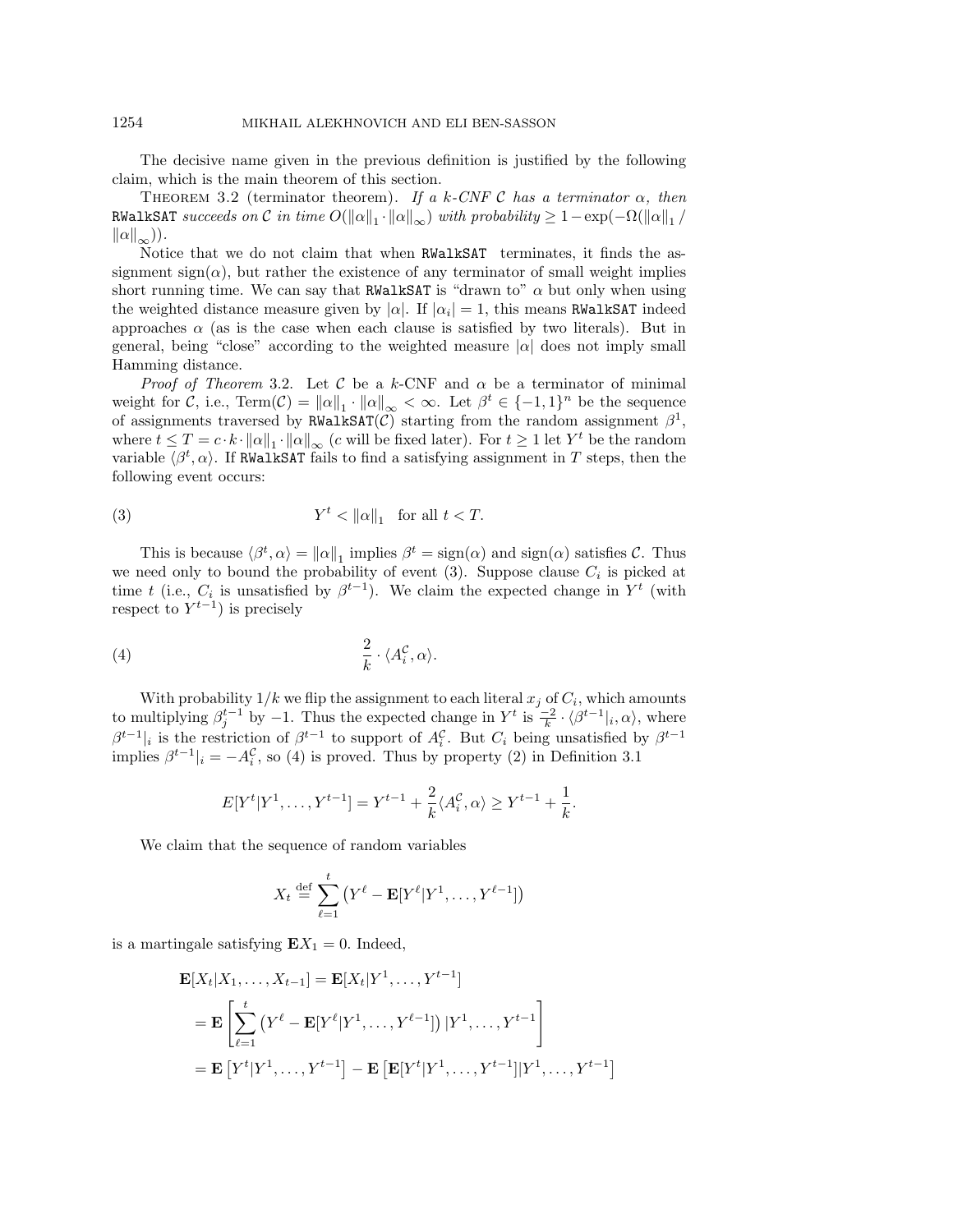+**E**
$$
\left[\sum_{\ell=1}^{t-1} (Y^{\ell} - \mathbf{E}[Y^{\ell}|Y^1, \dots, Y^{\ell-1}]) |Y^1, \dots, Y^{t-1}\right]
$$
  
=  $0 + \mathbf{E} \left[\sum_{\ell=1}^{t-1} (Y^{\ell} - \mathbf{E}[Y^{\ell}|Y^1, \dots, Y^{\ell-1}]) |Y^1, \dots, Y^{t-1}\right]$   
= 
$$
\sum_{\ell=1}^{t-1} (Y^{\ell} - \mathbf{E}[Y^{\ell}|Y^1, \dots, Y^{\ell-1}]) = X_{t-1}.
$$

Also  $E[X_1] = E[Y^1 - E[Y^1]] = 0$ . For all  $t, |X_{t+1} - X_t| = Y^{t+1} - E[Y^{t+1}|Y^1, \ldots, Y^t] \le$  $\|\alpha\|_{\infty}$ . Note that

$$
X_t = Y^t - \sum_{\ell=1}^t (\mathbf{E}[Y^{\ell}|Y^1,\ldots,Y^{\ell-1}] - Y^{\ell}) - \mathbf{E}Y^1 \leq Y^t - t/k + ||\alpha||_1.
$$

In order to bound the probability of event (3), it suffices to bound the probability of the event " $X_T < 2 ||\alpha||_1 - T/k$ " (if this event does not occur, then  $Y^T \ge -||\alpha||_1 +$  $X_T \ge ||\alpha||_1$ ). Recalling  $T = c \cdot k \cdot ||\alpha||_1 \cdot ||\alpha||_{\infty}$  we will pick  $c > \frac{4}{k}$  so that

$$
2\left\|\alpha\right\|_{1} - \frac{T}{k} = 2\left\|\alpha\right\|_{1} - c \cdot \left\|\alpha\right\|_{1} \cdot \left\|\alpha\right\|_{\infty} < -\frac{ck}{2} \left\|\alpha\right\|_{1} \cdot \left\|\alpha\right\|_{\infty}.
$$

We now apply Azuma's inequality and get

$$
(3) \leq \Pr\left[X_T < -\frac{ck}{2} \|\alpha\|_1 \|\alpha\|_\infty\right]
$$
\n
$$
= \Pr\left[\frac{X_T}{\|\alpha\|_\infty} < -\frac{ck}{2} \|\alpha\|_1\right]
$$
\n
$$
\leq \exp\left(-\frac{\left(\frac{ck}{2} \|\alpha\|_1\right)^2}{2T}\right)
$$
\n
$$
\leq \exp\left(-\frac{c^2 k^2 (\|\alpha\|_1)^2}{8ck \cdot \|\alpha\|_1 \|\alpha\|_\infty}\right)
$$
\n
$$
\leq \exp\left(-\frac{ck \|\alpha\|_1}{8 \|\alpha\|_\infty}\right) = \exp\left(-\Omega\left(\frac{\|\alpha\|_1}{\|\alpha\|_\infty}\right)\right).
$$

The theorem is proved.

**3.1. A deterministic variant of** RWalkSAT**.** Consider the following deterministic variant of RWalkSAT, which we will call DWalkSAT. Fix an ordering on clauses in C. Initialize  $\alpha_0$  to be (say) the all zero assignment. At each step t, select the smallest clause unsatisfied by  $\alpha_t$  and flip the assignment to *all* literals in it. Repeat this process until all clauses are satisfied. Naturally, one can introduce a time bound T and declare failure if a satisfying assignment is not found within  $T$  steps. We immediately get the following result.

 $\Box$ 

THEOREM 3.3. If a CNF C has a terminator  $\alpha$ , then DWalkSAT succeeds on C within  $2 \cdot ||\alpha||_1$  steps.

Proof. We closely follow the proof of the terminator theorem, Theorem 3.2. Let  $\beta^1$ ,... be the (deterministic) sequence of assignments traversed by the algorithm.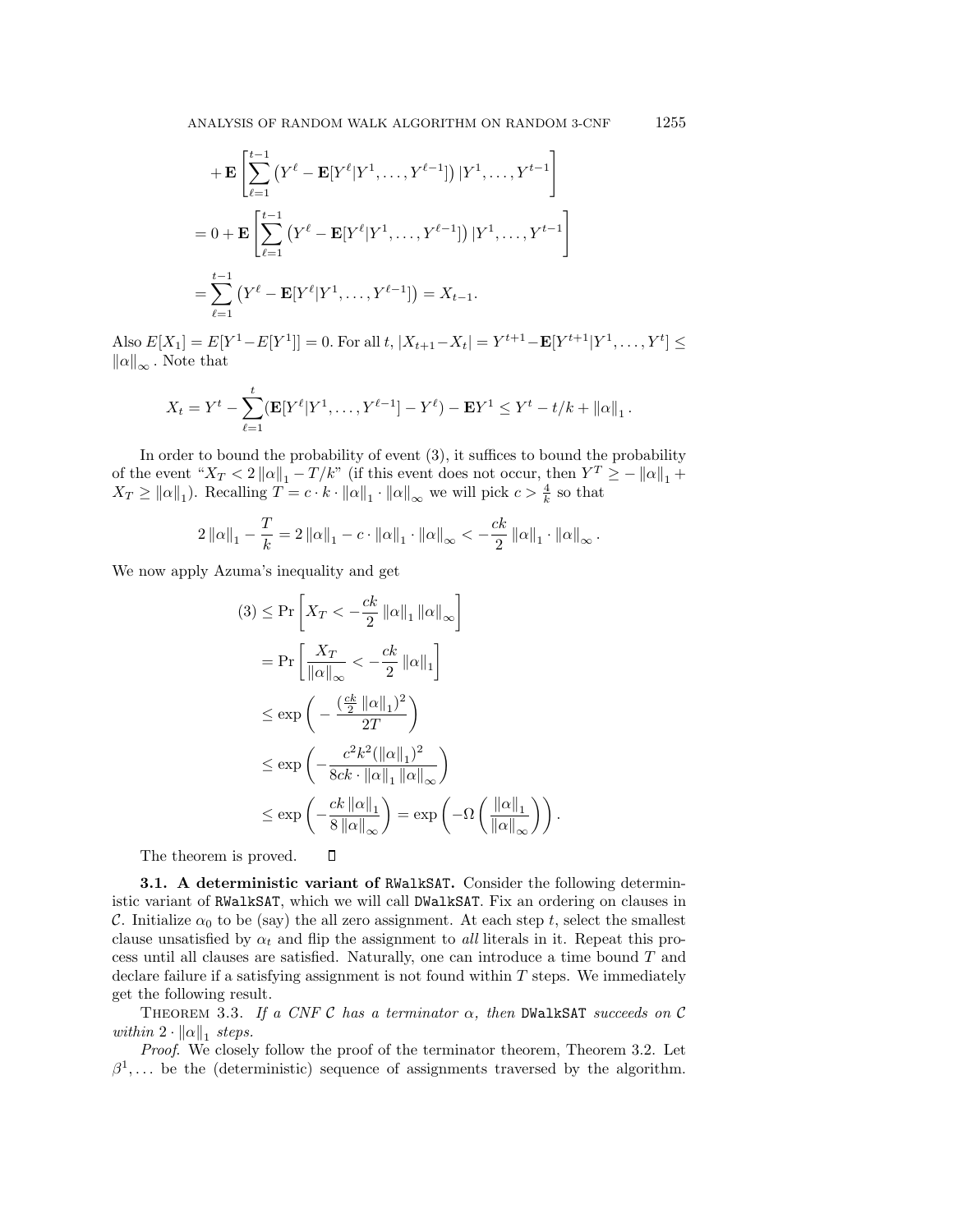Let  $Y^t = \langle \beta^t, \alpha \rangle$  (noticing  $Y^t$  is no longer random). Clearly,  $Y^1 \ge -||\alpha||_1$ , and if  $Y^t = ||\alpha||_1$ , then  $\beta^t$  (equals sign( $\alpha$ ), hence) satisfies C. So we have to only show for all  $t$ 

$$
(5) \t Y^t \ge Y^{t-1} + 2.
$$

This follows from the fact that the clause  $\mathcal{C}_i$  flipped at time t was unsatisfied at time t − 1. Flipping all variables in  $\mathcal{C}_i$  amounts to adding to  $Y^{t-1}$  the amount  $\langle A_i^{\mathcal{C}}, \alpha \rangle$ , and this, by definition of terminator, is at least one. We have proved (5) and with it the theorem. П

**4. Linear upper bounds on random CNFs.** In this section we show that for clause densities for which the pure literal heuristic succeeds, there exist linear weight terminators. Our current analysis uses insights into the structure of such pure CNFs, but we see no reason to believe that the terminator threshold is linked to the pure literal threshold. The main theorem of this section is the following.

THEOREM 4.1. For any  $\Delta < 1.63$ , there exists a constant c such that with high probability  $C \sim \mathbb{F}_{\Delta}^n$  has a terminator  $\alpha \in \mathbb{R}^n$  with  $\|\alpha\|_{\infty} \leq c$  and hence  $\|\alpha\|_{1} \leq c \cdot n$ .

COROLLARY 4.2. For any  $\Delta < 1.63, \epsilon > 0$ , there exists a constant c such that with high probability for  $\mathcal{C} \sim \mathbb{F}_{\Delta}^n$ , RWalkSAT succeeds on  $\mathcal{C}$  in time  $c \cdot n$  with probability  $\geq 1-\epsilon$ .

COROLLARY 4.3. For any  $\Delta < 1.63, \epsilon > 0$ , there exists a constant c such that with high probability for  $C \sim \mathbb{F}_{\Delta}^n$ , DWalkSAT succeeds on  $C$  in time  $c \cdot n$ .

To prove our main theorem, we construct small weight terminators for pure and expanding CNFs and then merge the two into one small weight terminator.

**4.1. Terminators for pure CNFs.** A literal  $\ell$  in C is called *pure* if it appears only as a positive literal, or only as a negative literal, in  $\mathcal{C}$ . A clause in  $\mathcal{C}$  is said to be pure if it contains a pure literal. When seeking a satisfying assignment, a natural strategy is to start by assigning all pure literals their satisfying assignment and thus remove all pure clauses. The removal of pure clauses may result in the emergence of new pure literals in the restricted CNF, and the process may be repeated. The pure literal heuristic is the heuristic that applies this removal process until no pure clauses remain. If the remaining CNF is empty, the pure literal heuristic has found a satisfying assignment, and otherwise it failed.

Let us introduce some notation. For C a CNF, define  $C_0 = C$ ,  $L_0$  to be the set of pure literals in C, and  $P_0$  to be the set of pure clauses in C. Recursively define  $C_{i+1}$  to be  $C_i \setminus P_i$ , and let  $L_{i+1}, P_{i+1}$  be, respectively, the set of pure literals and pure clauses in  $C_{i+1}$ . Finally, let r be the minimal i such that  $L_i = \emptyset$ . Notice that the pure literal succeeds on C iff  $C_r = \emptyset$ . If  $C_r = \emptyset$ , we say C is r-pure.

THEOREM 4.4. Every r-pure k-CNF over n variables has a terminator  $\alpha \in \mathbb{R}^n$ with  $\|\alpha\|_{\infty} \leq k^r$  and  $\|\alpha\|_1 \leq n \cdot k^r$ , so Term $(C) \leq n \cdot k^{2r}$ . Moreover,  $\alpha$  is supported only on  $\bigcup_{i=0}^{r-1} L_i$ .

Notice that invoking Theorem 3.2 we bound the running time of RWalkSAT on an r-pure k-CNF by  $n \cdot k^{2r}$  (with high probability).

*Proof.* Let  $L_0, \ldots, L_{r-1}$  be the pure literals in  $C_0, \ldots, C_{r-1}$ . Notice that  $\cup_{j=0}^{r-1} L_j$ does not necessarily cover all variables in  $\mathcal{C}$ , but assigning each pure literal to 1 (i.e., if  $\ell_i$  is pure, then set  $sign(\alpha_i) = sign(\ell_i)$  and assigning the other variables arbitrarily gives a satisfying assignment  $\alpha$ . We now deal with the weights (absolute values) of  $\alpha$ . Fix the weight of each variable in  $L_j$  to  $k^{r-j}$ . For any variable  $x_i \notin \cup_{j=0}^{r-1} L_j$  fix its weight to 0.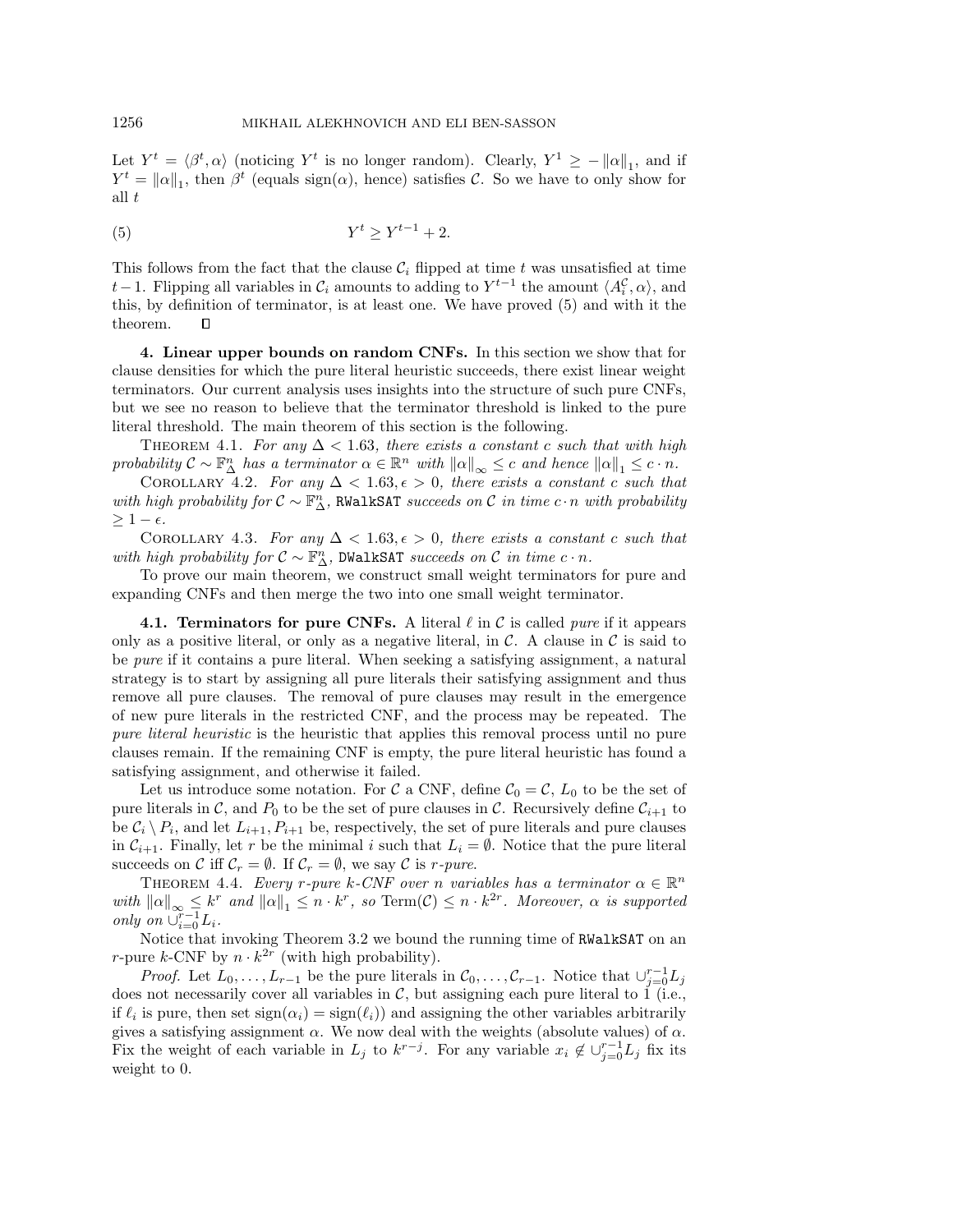To see that  $\alpha$  is a terminator (of weight  $nk^r$ ), consider any clause  $C_i \in P_j$ . By definition of  $P_j$  there are no literals from  $L_0, \ldots, L_{j-1}$  appearing in C. Thus all literals appearing in C have weight  $\leq (k)^{r-j}$ . There is at least one literal  $\ell_s \in C$  that has weight  $k^{r-j}$  and agrees with  $\alpha_s$  in sign, and any literal disagreeing with  $\alpha$  must have weight  $\leq (k)^{r-j-1}$ . Hence

$$
\langle A_i^{\mathcal{C}}, \alpha \rangle \ge k^{r-j} - (k-1) \cdot k^{r-j-1} \ge 1. \qquad \Box
$$

Broder, Frieze, and Upfal showed that with high probability the pure literal heuristic finds a satisfying assignment for a random 3-CNF with clause density < 1.63 [10] (for a simpler analysis of the same heuristic see [31]). In particular, the following theorem follows from the work of [10]. A proof of this theorem can be found in Appendix A.

THEOREM 4.5 (see [10]). For every  $\Delta < 1.63$ , there exists a constant c such that with high probability  $\mathcal{C} \sim \mathbb{F}_{\Delta}^n$  is  $c \log n$ -pure.

By applying Theorems 3.2 and 4.4 to Theorem 4.5 we conclude that the running time of RWalkSAT on a random instance (with small enough clause density) is at most polynomial.

**4.2. Terminators for expanding CNFs.** Our next step in proving Theorem 4.1 starts with the following theorem, which is a combination of a result of Broder, Frieze, and Upfal [10] and (the now) standard analysis of random CNFs, originating in the work of Chvátal and Szemerédi [13]. Being standard and somewhat technical, we defer its proof to Appendix A.

DEFINITION 4.6. For C a CNF, we say C is an  $(r, c)$ -expander if for all  $\mathcal{C}' \subseteq$  $\mathcal{C}|\mathcal{C}'|\leq r, \ |Vars(\mathcal{C}')|\geq c\cdot |\mathcal{C}'|.$ 

THEOREM 4.7. For every  $\Delta$  < 1.63, there exists an integer d such that for  $\mathcal{C} \sim$  $\mathbb{F}_{\Delta}^n$ , with high probability  $\mathcal{C}_d$  is a  $(|\mathcal{C}_d|, 7/4)$ -expander, where  $\mathcal{C}_d$  is the CNF remaining of  $C$  after removing the d outermost pure layers.

This theorem assures us that after removing a constant number of the layers from a random C (with small clause density), we have in hand a residual CNF  $\mathcal{C}_d$ , such that any subset of it, including all of  $C_d$ , has a very large set of neighbors. This in turn implies the existence of small weight terminators for  $C_d$ .

THEOREM 4.8. If C is an  $(|\mathcal{C}|, 7/4)$ -expanding 3-CNF over n variables, then C has a terminator  $\alpha \in \mathbb{R}^n$  with  $\|\alpha\|_{\infty} \leq 4$  (hence  $\|\alpha\|_{1} \leq 4n$ ).

*Proof.* Form the following bipartite graph  $G$ . On the left-hand side, put one vertex for each clause in  $\mathcal{C}$ . On the right-hand side, put 4 distinct vertices for each variable appearing in  $\mathcal C$ . Connect the vertex labeled by the clause  $C$  to all 12 vertices labeled by variables appearing in C. We do not care if the appearance is as positive or negative literals.

Since C is an  $(|\mathcal{C}|, \frac{7}{4})$ -expander, G has expansion factor 7; i.e., for all subsets S on the left-hand side,  $|N(S)| \ge 7 \cdot |S|$ , where  $N(S)$  is the set of neighbors of S. By Hall's matching theorem [26] we conclude that there is a 7-matching from the lefthand side to the right; i.e., each node  $C$  on the left-hand side can be associated with a set of seven of its neighbors on the right-hand side (denoted  $N'(C)$ ), such that for all clauses  $C \neq D$ ,  $N'(C) \cap N'(D) = \emptyset$ . We now use N' to define our terminator  $\alpha$ . For any variable x, if there exists a clause C such that  $N'(C)$  has at least three members labeled by x, then we say x is associated with  $C$ , and the weight of x is the number of copies of x in  $N'(C)$  (notice this weight is either 3 or 4). For any variable  $x_i$  associated with a clause C, set  $sign(\alpha_i)$  to the value that satisfies C and set  $|\alpha_i|$  to the weight of  $x_i$ . Set all other variables to zero.  $\alpha$  is well defined because a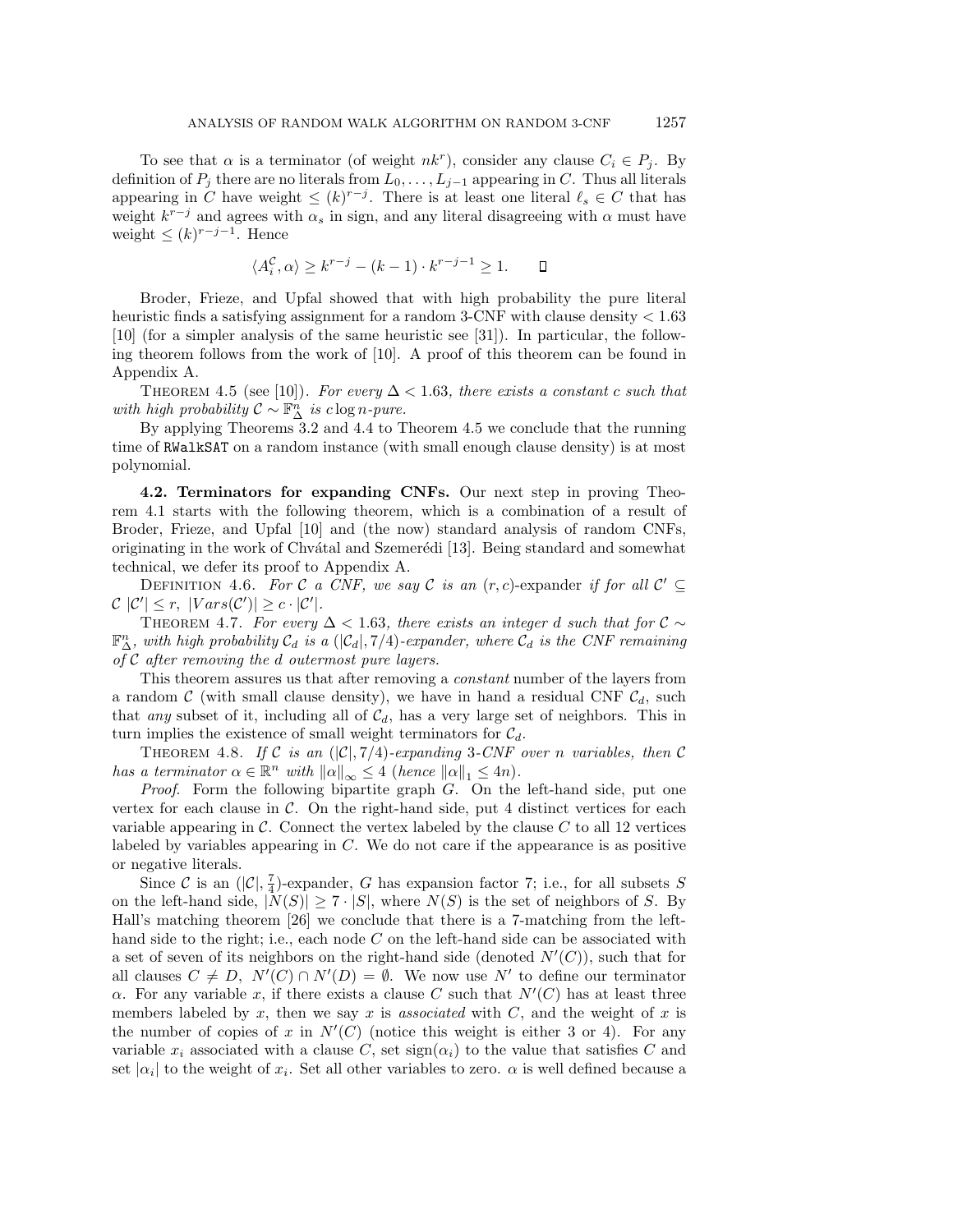variable can be associated with at most one clause. We are left with verifying that it is a terminator. This follows by a case analysis, using the fact that each clause has a dozen neighbors, and seven of them are in  $N'(C_i)$ . There are three cases to consider.  $C_i$  has at least two associated variables: In this case,  $sign(\alpha)$  agrees with C on at least

- two variables, and each variable has weight at least 3. The remaining variable has weight at most 4, so  $\langle A_i^{\mathcal{C}}, \alpha \rangle \ge 6 - 4 \ge 2$ .
- $C_i$  has one associated variable of weight three: The remaining four neighbors of  $N^{\prime}(C_i)$ must be evenly split between the two remaining variables of  $C$  (otherwise  $C_i$ ) would have two associated variables). So the remaining pair of variables of  $C_i$  have weight zero. Hence  $\langle A_i^C, \alpha \rangle = 3$ .
- $C_i$  has one associated variable of weight four: The remaining three neighbors of  $N'(C_i)$ are split between the remaining two variables. One variable has two such neighbors (and hence zero weight) and the other has one neighbor, so the weight of this literal is at most 3. Thus,  $\langle A_i^C, \alpha \rangle \ge 4 - 3 = 1$ .

Theorem 4.8 follows.  $\Box$ 

## **4.3. Small weight terminators for random CNFs.**

*Proof of Theorem 4.1.* By Theorem 4.7, (with high probability)  $\mathcal C$  can be partitioned into the d outermost pure layers  $\mathcal{C}' \stackrel{\text{def}}{=} \cup_{i=0}^{d-1} P_i$  and the remaining residual inner core  $\mathcal{C}'' = \mathcal{C}_d$ . This inner core is a  $(|\mathcal{C}''|, 7/4)$ -expander. We know (by Theorems 4.4 and 4.8, respectively) how to construct terminators for each of these formulas, so all we need to do is merge them into a single terminator for  $C$ .

Let  $\alpha', \alpha''$  be the respective terminators of  $\mathcal{C}', \mathcal{C}''$ . By Theorem 4.4  $\alpha'$  has all its support on pure literals, which do not appear in  $\mathcal{C}''$ . Thus the supports of  $\alpha'$ and  $\alpha''$  are disjoint. We merge the two assignments by defining  $\alpha$  as the assignment that agrees with  $9 \cdot \alpha'$  on the support of  $\alpha'$  and agrees with  $\alpha''$  otherwise (the reason for multiplying  $\alpha'$  by the scalar 9 will soon become clear). By our previous remark (that  $\alpha'$  and  $\alpha''$  have disjoint supports)  $\alpha$  is well defined, and we now prove it is a terminator.

Consider a clause  $C_i \in \mathcal{C}$ . If  $C_i \in \mathcal{C}''$ , then  $\langle A_i^{\mathcal{C}}, \alpha \rangle = \langle A_i^{\mathcal{C}}, \alpha'' \rangle \geq 1$ , because all literals appearing in  $\mathcal{C}''$  are given zero weight by  $\alpha'$ . Otherwise,  $C_i \in \mathcal{C}'$  might have some of its (nonpure) literals in  $Vars(\mathcal{C}'')$ , but recall that the maximal weight of  $\alpha''$ is 4, so in the worst case  $C_i$  has two literals with weight 4 coming from  $\alpha''$ . Thus  $\langle A_i^{\mathcal{C}}, \alpha \rangle \geq 9 - 2 \cdot 4 = 1$ . We have shown the existence of a terminator of linear total weight, and the proof of Theorem 4.1 is complete.  $\Box$ 

**5. Investigating the terminator threshold.** When  $C$  is a random CNF, Term( $\mathcal{C}$ ) is a random variable. Since Term( $\mathcal{C}$ ) bounds the running time of RWalkSAT, investigating this random variable is an interesting question. The property of having a terminator  $\alpha$  with  $\|\alpha\|_{\infty} \leq w$  is monotone with respect to addition of new clauses. Thus one can define the *terminator threshold*  $\theta_n^w$  as the density for which a terminator  $\alpha, \|\alpha\|_{\infty} \leq w$  exists with probability 1/2.

CLAIM 5.1. A CNF  $C$  with  $m$  clauses and  $n$  variables has some terminator iff  $0 \notin convex \ hull({A_i^{\mathcal{C}} : i = 1, \ldots, m}).$ 

*Proof.* Think of a terminator  $\alpha$  as the normal of a hyperplane in  $\mathbb{R}^n$  passing through zero. This hyperplane partitions  $\mathbb{R}^n$  into two parts.  $\langle A_i^{\mathcal{C}}, \alpha \rangle > 0$  iff the point  $A_i^{\mathcal{C}}$  lies in the positive half of  $\mathbb{R}^n$ . Thus  $\langle A_i^{\mathcal{C}}, \alpha \rangle > 0, i = 1, \ldots, m$ , iff zero is not in the convex hull of the points.  $\Box$ 

Füredi proved the following general theorem (he gave a tighter bound than presented here, but the form we quote is sufficient for our purposes). A set of points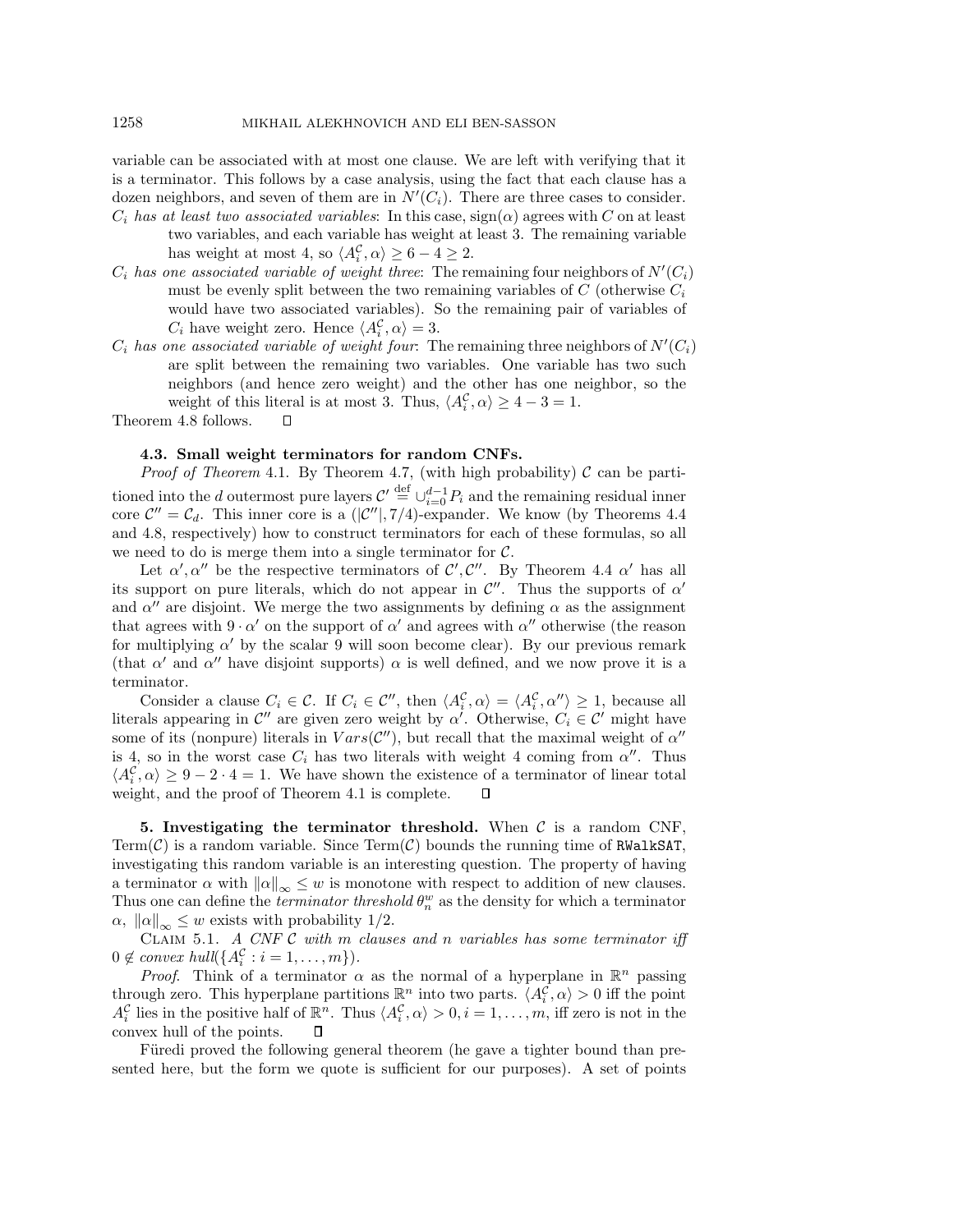$P \subset \mathbb{R}^n$  is symmetric if  $p \in P \Rightarrow (-p) \in P$ .

THEOREM 5.2 (see [25]). Let  $\{P_n \subset \mathbb{R}^n\}_{n\in\mathbb{N}}$  be an infinite family of finite symmetric sets of points. Suppose  $(2 + \epsilon)n$  points are selected uniformly at random from  $P_n$ . Then

$$
\lim_{n \to \infty} \Pr[0 \notin \text{ convex hull of points}] = 0.
$$

In our case  $P_n$  is the symmetric set of  $\{-1,0,1\}$ -valued points with support size 3. Thus, by Füredi's theorem when the clause density is greater than 2, with high probability there is no terminator. Notice this upper bound on the terminator threshold holds for any k-CNF, even for nonconstant k (e.g.,  $k = n$ ). Combining Theorem 4.1 with Füredi's theorem gives for  $k = 3$  the following bounds:

$$
1.63\leq \theta_n^\infty\leq 2.
$$

We leave the resolution of the terminator threshold for  $k = 3$  as an interesting open problem.

For the case of 2-CNFs we can bound the terminator threshold from above by 1, because this is the satisfiability threshold for random 2-CNFs (and a terminator implies satisfiability). It seems reasonable to conjecture that for  $k = 2$  the satisfiability and terminator threshold coincide. This could be used to prove that for random 2-CNFs below the satisfiability threshold, RWalkSAT terminates in linear time (as opposed to the quadratic upper bound guaranteed for any satisfiable 2-CNF by [35]).

**6. Tightness of terminator based bounds.** In this section we show that the upper bound derived by the terminator method is tight, even for pure CNFs. We present pure CNFs such that the running time of RWalkSAT on them is exponential in the number of variables and also lower bounded by the terminator weight.

THEOREM 6.1. For arbitrarily large n, there exist pure 3-CNFs over n variables, with total terminator weight  $\geq 2^{n/2}$ , and the running time of RWalkSAT on them is  $2^{\epsilon n}$  for some  $\epsilon > 0$ .

*Proof.* Use the following formula, which is a slight variation of the  $X$ -DAG contradiction used in [9].

DEFINITION 6.2. Let  $\mathcal{G}_n$  be the following CNF over variables  $x_1, \ldots, x_n, y_1, \ldots,$  $y_n, z$ :

$$
\{\bar{x}_1\} \wedge \{\bar{y}_1\} \wedge \bigwedge_{i=1}^{n-1} \{x_i \vee y_i \vee \bar{x}_{i+1}\} \wedge \bigwedge_{i=1}^{n-1} \{x_i \vee y_i \vee \bar{y}_{i+1}\} \wedge \{x_n \vee y_n \vee \bar{z}\}.
$$

 $\mathcal{G}_n$  has a unique satisfying assignment,  $\vec{0}$ . Moreover,  $\mathcal{G}_n$  is *n*-pure, because  $\bar{z}$ appears only in one clause, and once z is satisfied and removed,  $\bar{y}_n, \bar{x}_n$  each appear in one clause in the remaining formula. Thus, one can repeatedly remove  $x_{i-1}, y_{i-1}$ until all the formula is satisfied. This implies the existence of a terminator of weight  $3^n$ , and it is not hard to see that any terminator must have weight  $2^n$  at least. We claim that RWalkSAT requires exponential time to succeed on  $\mathcal{G}_n$ .

Let  $X_t$  be the number of ones assigned by  $\alpha_t$  to the variables  $x_2, \ldots, x_n, y_2, \ldots, y_n$ . With high probability  $X_0 > (1 - \epsilon)n$ , and if RWalkSAT $(\mathcal{G}_n, T)$  succeeds, we know  $X_T = 0$ . But for every step t, the probability of  $X_t$  decreasing is at most 1/3. The theorem follows. $\Box$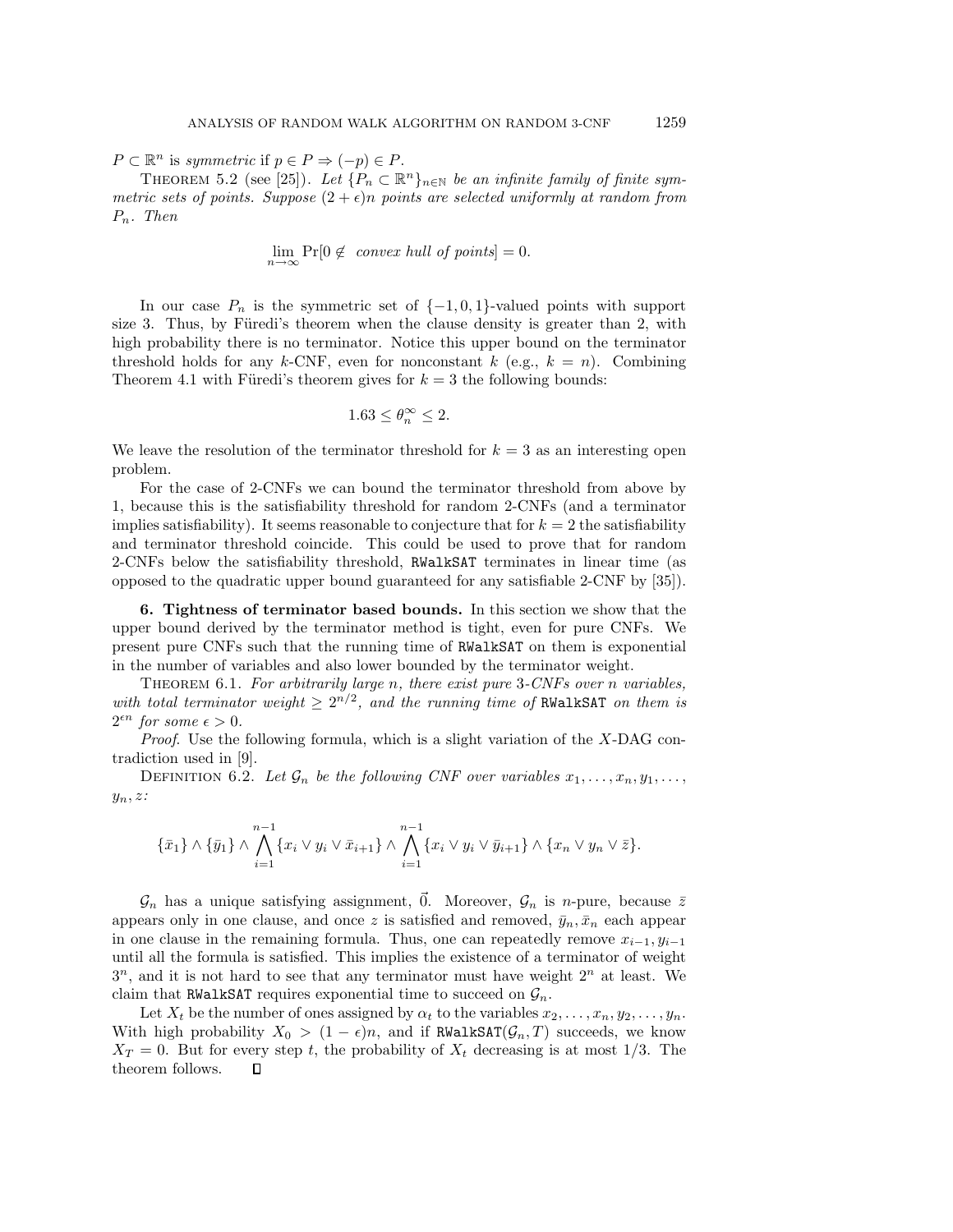### 1260 MIKHAIL ALEKHNOVICH AND ELI BEN-SASSON

**7. Lower bounds for large density planted SAT.** In this section, we state (without proofs) that RWalkSAT is not a good algorithm for random CNFs with large clause density. By definition, RWalkSAT gives the correct answer on any unsatisfiable formula. For large enough clause density ( $\Delta > 4.6$ ), almost all formulas in  $\mathbb{F}_{\Delta}^n$  are unsatisfiable [16]. Thus, one may argue that RWalkSAT operates very well for these densities. On second thought, on this distribution, even the constant time algorithm that fails on every input, without reading it, operates well. Thus, it makes sense to discuss the performance of RWalkSAT only on the uniform distribution over satisfiable formulas with  $\Delta n$  clauses (denoted  $\text{SAT}_{n}^{\Delta}$ ). The problem is that for small densities,  $\textbf{SAT}_n^{\Delta}$  is not well characterized, we do not know how to analyze it. Thus, we propose looking at the following pair of planted SAT distributions over satisfiable 3-CNFs.

DEFINITION 7.1 (planted SAT). Let  $\mathbb{S}^n_{\Delta}$  be the distribution obtained by selecting at random  $\beta \in \{0,1\}^n$  and selecting at random  $\Delta n$  clauses out of all clauses of size 3 that are satisfied by  $\beta$ . Denote a random formula from this distribution by  $\mathcal{C} \sim \mathbb{S}_{\Delta}^n$ .

Let  $\mathbb{P}^n_{\Delta}$  be the distribution obtained by selecting at random  $\beta \in \{0,1\}^n$ , and for each clause C satisfied by  $\beta$ , select C to be in C with independent probability  $p_n^{\Delta} = \frac{6\Delta}{n}$  Denote a random formula from this distribution by  $\mathcal{C}_{\Delta} \mathbb{P}^n$  $\frac{6\Delta}{7(n-1)(n-2)}$ . Denote a random formula from this distribution by  $\mathcal{C} \sim \mathbb{P}_{\Delta}^n$ .

This distribution is highly interesting in its own right. It is the analogue of the planted clique and planted bisection distributions, studied, e.g., in [5, 23, 28]. There are efficient spectral algorithms for finding the satisfying assignment for the planted SAT distribution [18], and in this section we argue that RWalkSAT performs poorly (takes exponential running time) on this distribution. The proofs of this result are fairly straightforward, so we omit them from the paper.

THEOREM 7.2 (main lower bound). There exists a constant  $\Delta_0 > 0$ , such that for all  $\Delta \geq \Delta_0$  ( $\Delta$  may be a function of n), with high probability for  $\mathcal{C} \sim \mathbb{P}_{\Delta}^n$ , or  $\mathcal{C}\sim\mathbb{S}^n_{\Delta}$ 

 $\mathbf{P}[\text{RWaltsAT}(\mathcal{C}, 2^{\epsilon n}) \; succeeds] \leq 2^{-\epsilon n},$ 

where  $\epsilon > 0$  is some a constant, depending on  $\Delta$ .

The rest of this section is devoted to a sketch of the proof of Theorem 7.2. We warm up by discussing the case of C being the maximal size CNF satisfying  $\beta$  and then apply our insights to the case of a random CNF. For the rest of this section we assume without loss of generality that  $\beta$ , the random planted assignment, is the all zero vector, denoted  $\vec{0}$ .

The full CNF of size n, denoted  $\mathcal{F}_n$ , has all clauses of size exactly 3 (without repetition of literals) that are satisfied by  $\vec{0}$ . Our starting point is the following.

LEMMA 7.3. **P**[RWalkSAT $(\mathcal{F}_n, 2^{n/100})$  succeeds]  $\leq 2^{-n/100}$ .

Intuitively, the lemma holds because for an assignment that is very close to  $\vec{0}$ , the fraction of falsified clauses that have two (or more) positive literals is significantly larger than the fraction of falsified clauses with only one positive literal. Thus, a random falsified clause is more likely to lead us away from 0 and hence the exponential running time.

To complete the proof of Theorem 7.2, notice  $\mathcal{C} \sim \mathbb{P}_{\Delta}^n$  is a "random fraction" of  $\mathcal{F}_n$ . Additionally, for large  $\Delta$  all satisfying assignments are close to  $\vec{0}$ . Thus, when the random walk algorithm reaches an assignment that is close to  $\vec{0}$ , the fraction of clauses with two or more positive literals is significantly larger than the fraction of falsified clauses with one positive literal. Thus, as in the case of  $\mathcal{F}_n$ , RWalkSAT is more likely to move away from 0 than to approach it, resulting in exponential running time. This completes the sketch of the proof of Theorem 7.2.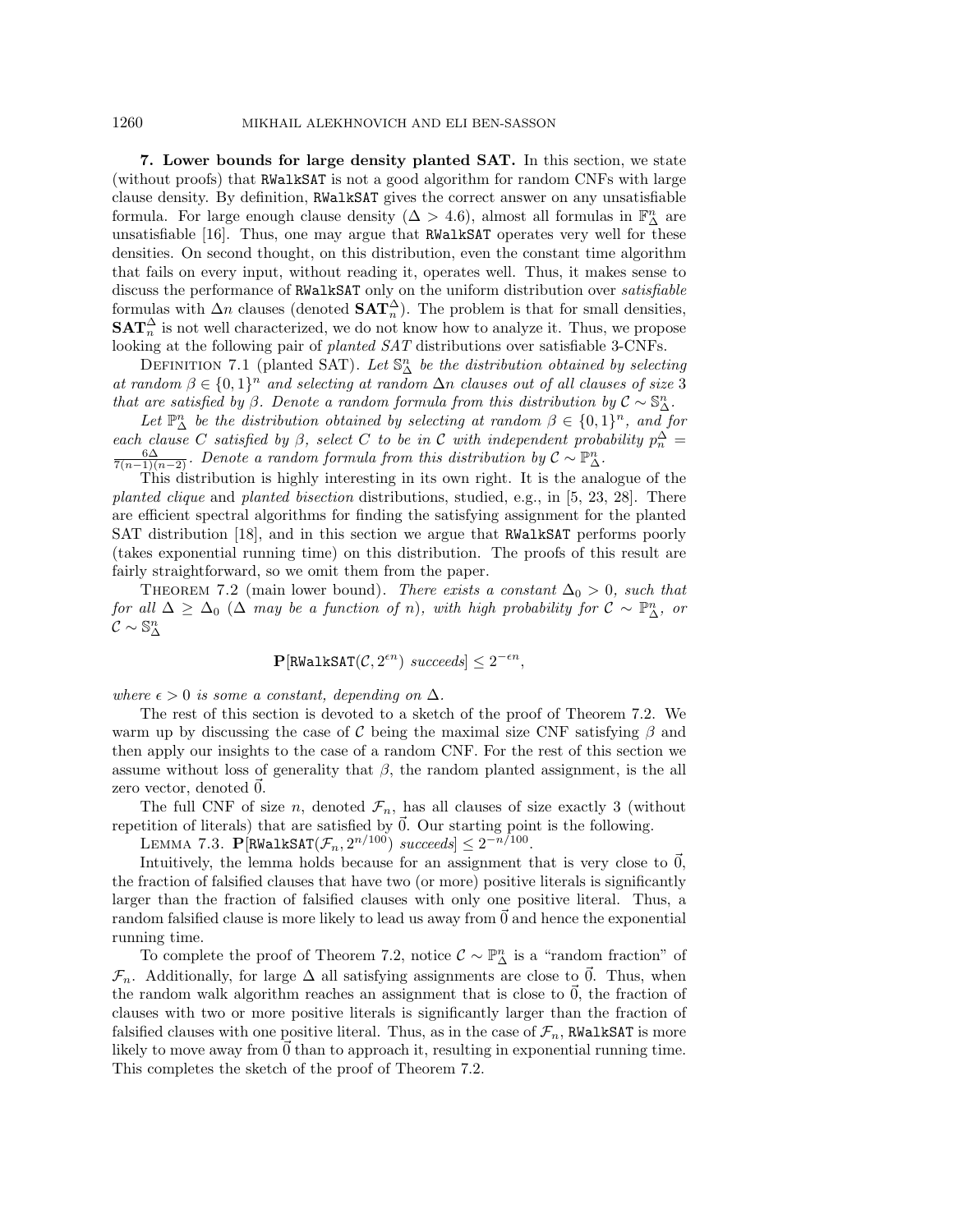## **8. Open problems.**

- 1. What is the largest  $\Delta$  for which one can prove RWalkSAT to have polynomial running time on  $\mathcal{C} \sim \mathbb{F}_{\Delta}^n$ ?
- 2. What are the statistics of the random variable  $Term(\mathcal{C})$  as a function of the clause density? Does Term( $\mathcal{C}$ ) <  $\infty$  have a sharp threshold? Is there a terminator threshold independent of n? How does  $Term(\mathcal{C})$  correspond to n (number of variables) above density 1.63 (below 1.63 it is linear)?

**Appendix A. Proofs.** In this section we prove Theorems 4.5 and 4.7. Our starting point is the following theorem and lemma proved implicitly in [10]. The lemma is a slight generalization of Lemma 4.4 in [10], so we provide its proof. (The original Lemma 4.4 of  $[10]$  needed only expansion factor of  $3/2$ , whereas we need a constant fraction more than 3/2. The proof is essentially the same.)

THEOREM A.1 (see [10]). For every  $\Delta < 1.63$ , there exists an integer d such that with high probability for  $\mathcal{C} \sim \mathbb{F}_{\Delta}^n$ ,  $|\mathcal{C}_d| \leq \frac{n}{600\Delta^2}$ .

LEMMA A.2 (see [10]). Let  $\Delta_0 = 1.63$ . For any constant  $\Delta \leq \Delta_0$  with high probability  $C \sim \mathbb{F}_{\Delta}^n$  is a  $\left(\frac{n}{600\Delta_0^2}, 3/2 + 10^{-3}\right)$ -expander.

*Proof of Lemma* A.2. Set  $\epsilon = 10^{-3}$ . Let  $A_k$  be the event that there exists a set of k clauses having less than  $3/2 + \epsilon$  variables. Let us bound the probability of these bad events, using a union bound. Let  $r = \frac{n}{600\Delta_0^2}$  and  $c = 3/2 + \epsilon$ . We make use of the following well-known inequality  $\binom{n}{k} \leq \left(\frac{en}{k}\right)^k$ :

$$
\mathbf{P}[Bad] \leq \sum_{k=1}^{r} \mathbf{P}[A_k] \leq \sum_{k=1}^{r} {\Delta n \choose k} \cdot {n \choose ck} \cdot \left(\frac{ck}{n}\right)^{3k}
$$
  

$$
\leq \sum_{k=1}^{r} {\left(\frac{e\Delta_0 n}{k}\right)}^k \cdot {\left(\frac{en}{ck}\right)}^{ck} \cdot \left(\frac{ck}{n}\right)^{3k}
$$
  

$$
\leq \sum_{k=1}^{r} \left[ (e^{1+c}c^{3-c}\Delta_0) \cdot \left(\frac{k}{n}\right)^{2-c} \right]^k
$$
  

$$
\leq \sum_{k=1}^{r} \left[ 37 \cdot \left(\frac{k}{n}\right)^{\frac{1}{2}-\epsilon} \right]^k = o(1),
$$

where the last inequality holds for  $r \leq \frac{n}{600\Delta_0^2}$ .  $\Box$ 

Notice that if  $C_d$  is a  $(|C_d|, \frac{3}{2} + \epsilon)$ -expander, then every subset of  $C_d$  (including  $C_d$ itself) has at least  $\epsilon$  unique neighbors (i.e., literals appearing in exactly one clause), and these unique neighbors are pure. Thus,  $C_d$  is  $O(\log n)$ -pure. Hence C is  $O(\log n)$ pure (remember d is a constant), and this proves Theorem 4.5. In order to prove Theorem 4.7 we need the following lemma from [13].

LEMMA A.3 (see [13]). For all constants  $\Delta > 0, c < 2$ , there exists some constant  $\delta > 0$  such that with high probability  $\mathcal{C} \sim \mathbb{F}_{\Delta}^n$  is a  $(\delta \Delta n, c)$ -expander.

Let  $\delta$  be the constant promised by Lemma A.3 for  $\Delta = 1.63$  and  $c = 7/4$ . By Theorem 4.5,  $|\mathcal{C}_d| \le n/(600\Delta_0^2)$  for some constant d. By Lemma A.2,  $\mathcal{C}_d$  is a  $(|\mathcal{C}_d|, \epsilon)$ boundary expander for some  $\epsilon > 0$ . Remove an additional d' layers from C (each containing at least an  $\epsilon/3$  fraction of the remaining clauses) so that  $|\mathcal{C}_{d+d'}| \leq \delta n$ , and by Lemma A.3 this remaining CNF is (with high probability) a  $(|\mathcal{C}_{d+d'}, 7/4)$ -expander. This proves Theorem 4.7.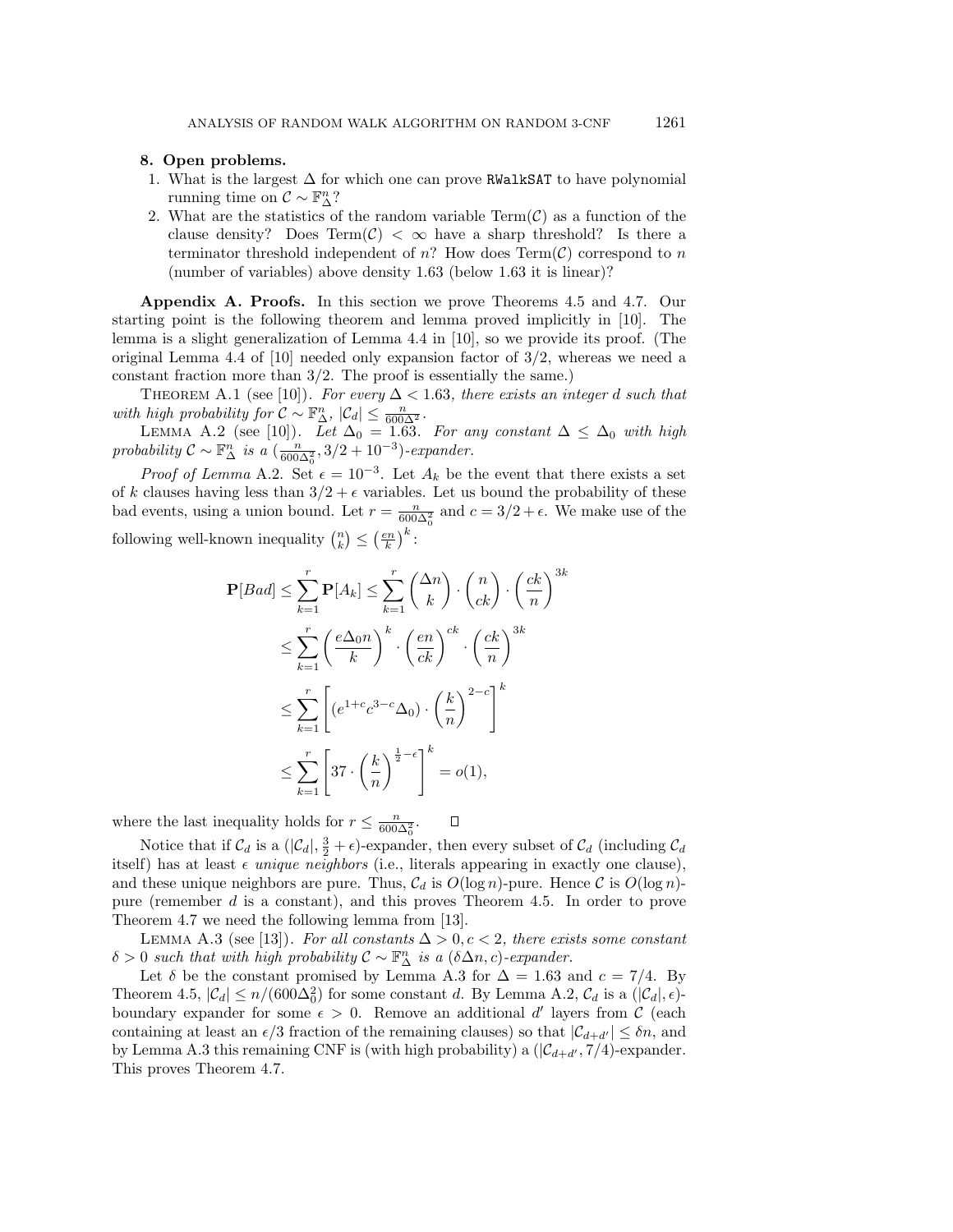## 1262 MIKHAIL ALEKHNOVICH AND ELI BEN-SASSON

**Acknowledgments.** We thank Madhu Sudan for many useful discussions. We thank Bart Selman and Andrew Parkes for valuable information on the empirical results regarding RWalkSAT and Balint Virag for his help with the analysis of martingales. We thank Jon Feldman for providing code for running LP simulations for empirical investigation of the terminator threshold and Jeong Han Kim (via private communication) for allowing us to include the upper bound on the terminator threshold (section 5) in the paper. The second author thanks Rocco Servedio, Salil Vadhan, and Dimitris Achlioptas for helpful discussions. Finally, we thank the anonymous referees for helpful remarks.

### REFERENCES

- [1] D. Achlioptas, Setting two variables at a time yields a new lower bound for random 3-SAT, in Proceedings of the 32nd Annual ACM Symposium on Theory of Computing, 2000, pp. 28–37.
- [2] D. Achlioptas, Lower bounds for random 3-SAT via differential equations, Theoret. Comput. Sci., 285 (2001), pp. 159–185.
- [3] D. ACHLIOPTAS AND G. B. SORKIN, *Optimal myopic algorithms for random* 3-SAT, in Proceedings of the 41st Annual IEEE Symposium on Foundations of Computer Science, 2000, pp. 590–600.
- [4] D. ACHLIOPTAS, P. BEAME, AND M. MOLLOY, A sharp threshold in proof complexity, in Proceedings of the 33rd Annual ACM Symposium on Theory of Computing, 2001, pp. 337–346.
- [5] N. ALON, M. KRIVELEVICH, AND B. SUDAKOV, Finding a large hidden clique in a random graph, Random Structures Algorithms, 13 (1998), pp. 457–466.
- [6] N. Alon and J. Spencer, The Probabilistic Method, 2nd ed., Wiley, New York, 2000.
- [7] K. Azuma, Weighted sums of certain dependent random variables, Tôhoku Math. J., 19 (1967), pp. 357–367.
- [8] S. BAUMER AND R. SCHULER, Improving a probabilistic 3-SAT algorithm by dynamic search and independent clause pairs, in Proceedings of the 8th International Conference on Theory and Applications of Satisfiability Testing, Lecture Notes in Comput. Sci. 2919, Springer, Berlin, 2004, pp. 150–161.
- [9] E. Ben-Sasson, Size space tradeoffs for resolution, in Proceedings of the 34th Annual ACM Symposium on Theory of Computing, 2002, pp. 457–464.
- [10] A. BRODER, A. FRIEZE, AND E. UPFAL, On the satisfiability and maximum satisfiability of random 3-CNF formulas, in Proceedings of the Fourth Annual ACM-SIAM Symposium on Discrete Algorithms, 1993, pp. 322–330.
- [11] M. T. CHAO AND J. FRANCO, Probabilistic analysis of two heuristics for the 3-satisfiability problem, Inform. Sci., 51 (1990), pp. 289–314.
- [12] V. CHVÁTAL AND B. REED, Mick gets some (the odds are on his side), in Proceedings of the 33rd Annual IEEE Symposium on Foundations of Computer Science, 1992, pp. 620–627.
- [13] V. CHVÁTAL AND E. SZEMERÉDI, Many hard examples for resolution, J. Assoc. Comput. Mach., 35 (1988), pp. 759–768.
- [14] J. M. CRAWFORD AND L. D. AUTON, Experimental results on the crossover point in random 3-SAT, Artificial Intelligence, 81 (1996), pp. 31–57.
- [15] E. Danstin, A. Goerdt, E. A. Hirsch, J. Kleinberg, C. Papadimitriou, P. Raghavan, AND U. SCHONING, A deterministic  $2 - \frac{2}{k+1}$  algorithm for k-SAT based on local search, Theoret. Comput. Sci., 223 (1999), pp. 1–72.
- [16] O. DUBOIS, Y. BOUFKHAD, AND J. MANDLER, Typical random 3-SAT formulae and the satisfiability threshold, in Proceedings of the Eleventh Annual ACM-SIAM Symposium on Discrete Algorithms, 2000, pp. 126–127.
- [17] U. Feige, Relations between average case complexity and approximation complexity, in Proceedings of the 34th Annual ACM Symposium on Theory of Computing, 2002, pp. 534–543.
- [18] A. Flaxman, A spectral technique for random satisfiable 3CNF formulas, in Proceedings of the Fourteenth Annual ACM-SIAM Symposium on Discrete Algorithms, 2003, pp. 357–363.
- [19] A. Frieze and S. Suen, Analysis of two simple heuristics for random instances of k-SAT, J. Algorithms, 20 (1996) pp. 312–355.
- [20] M. T. HAJIAGHAYI AND G. B. SORKIN, The Satisfiability Threshold of Random 3-SAT Is at Least 3.52, IBM Research Report RC22942, 2003, submitted.
- [21] T. Hofmeister, U. Schoning, R. Schuler, and O. Watanabe, Probabilistic 3-SAT algorithm